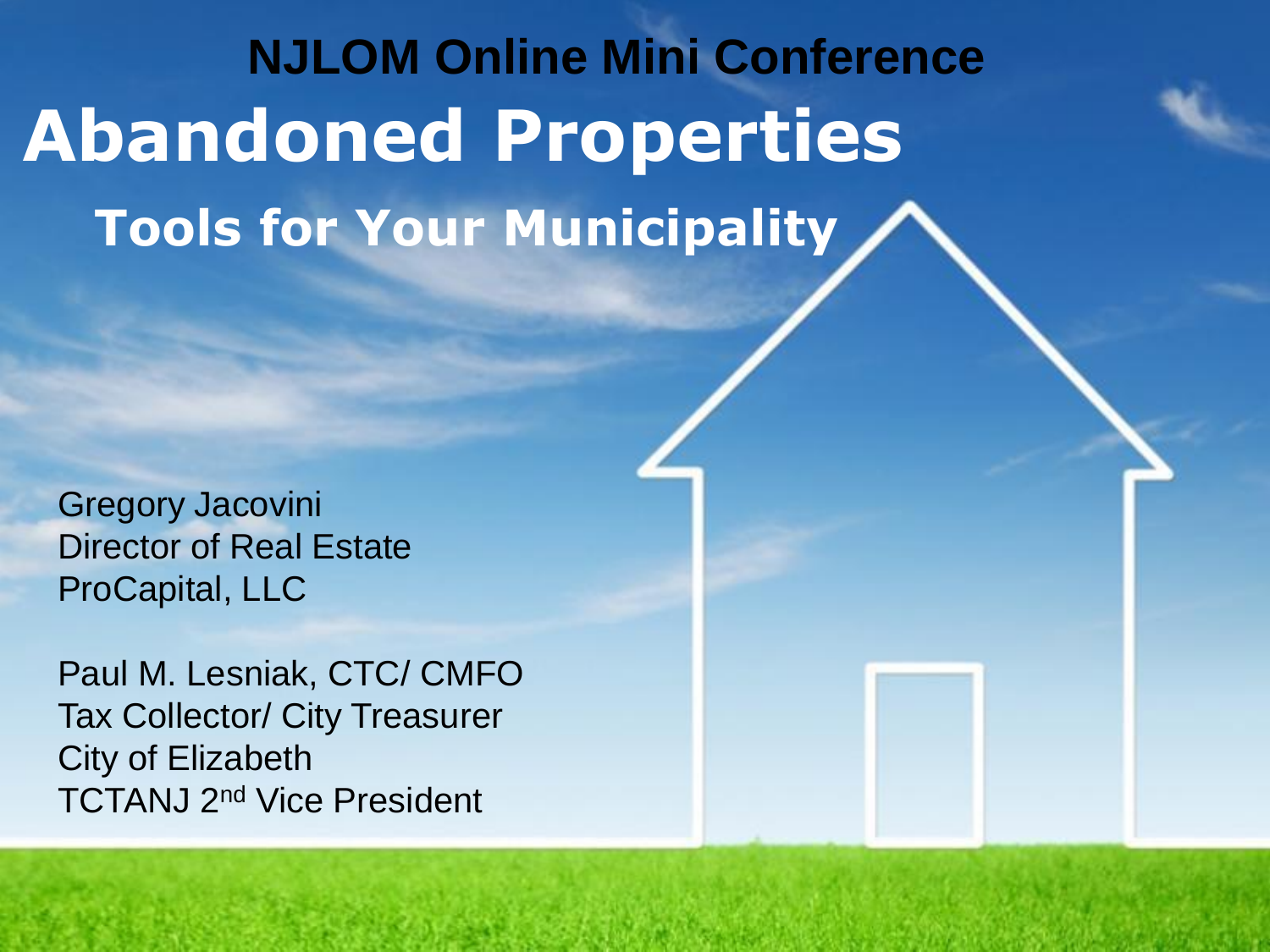# Two Responsibilities of Tax Collectors

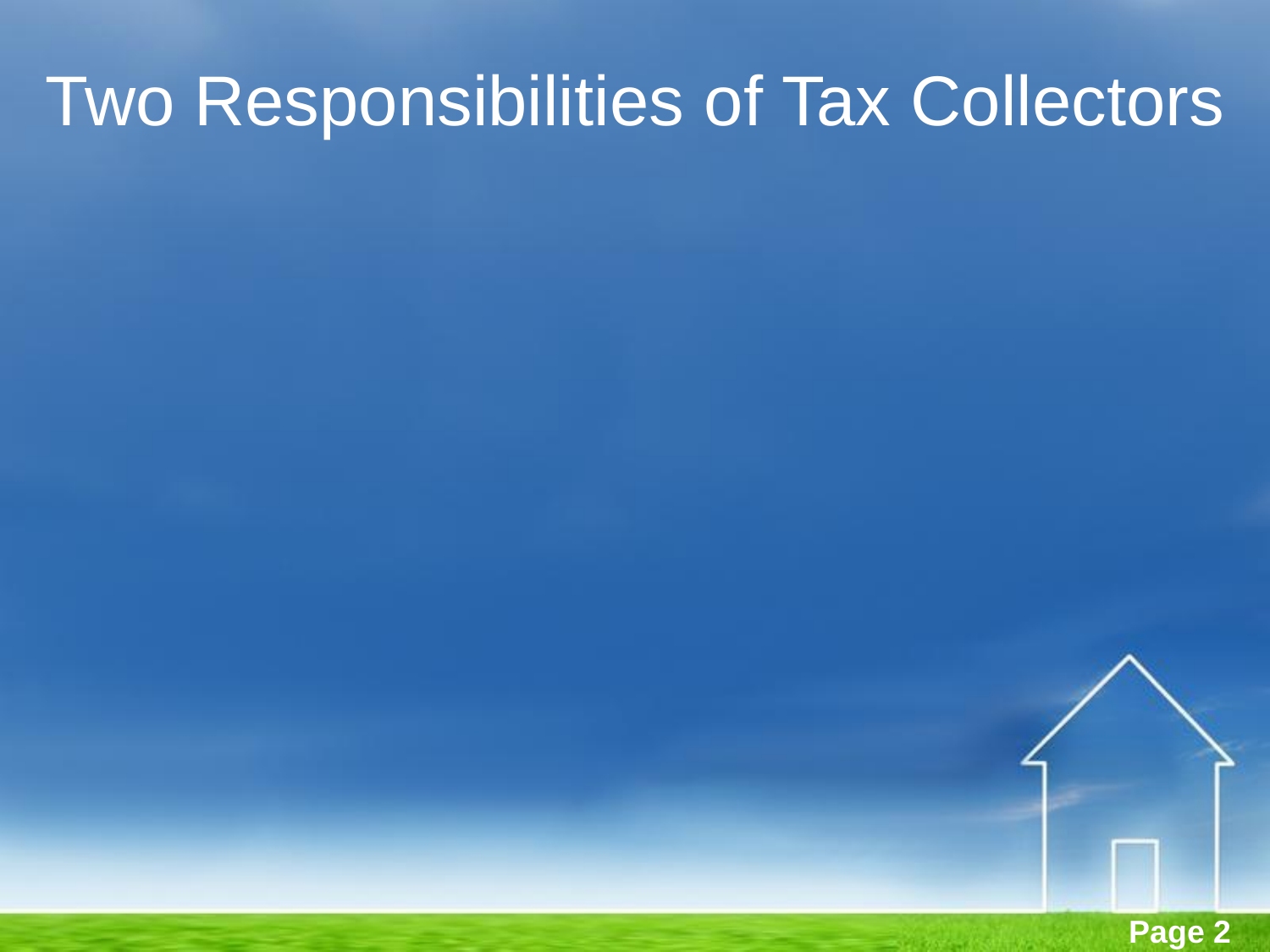# Two Responsibilities of Tax Collectors

• *Collecting Taxes*

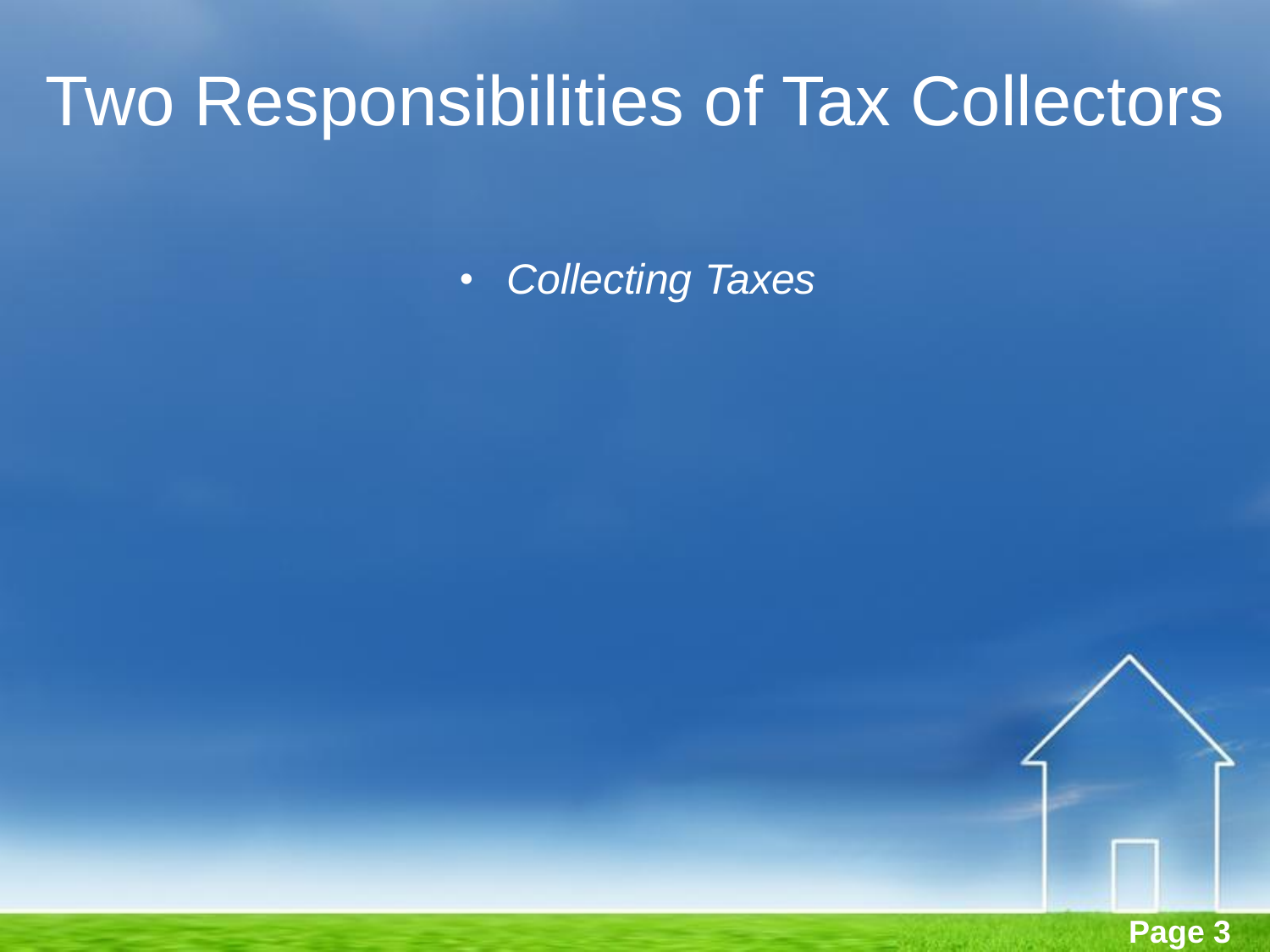## Two Responsibilities of Tax Collectors

• *Collecting Taxes*

• *Enabling the transfer of abandoned Real Estate from those who abandoned it to those who will restore it*

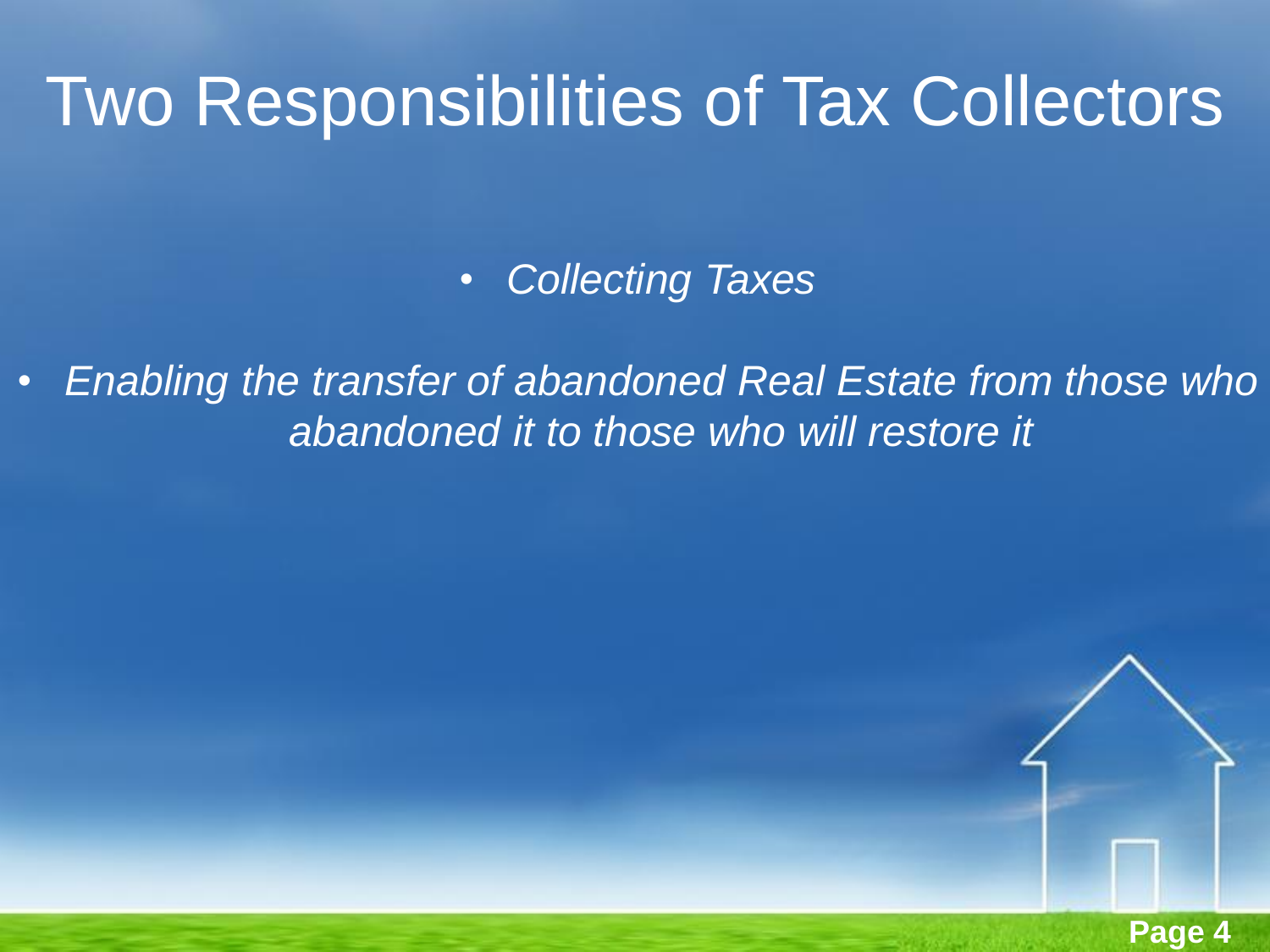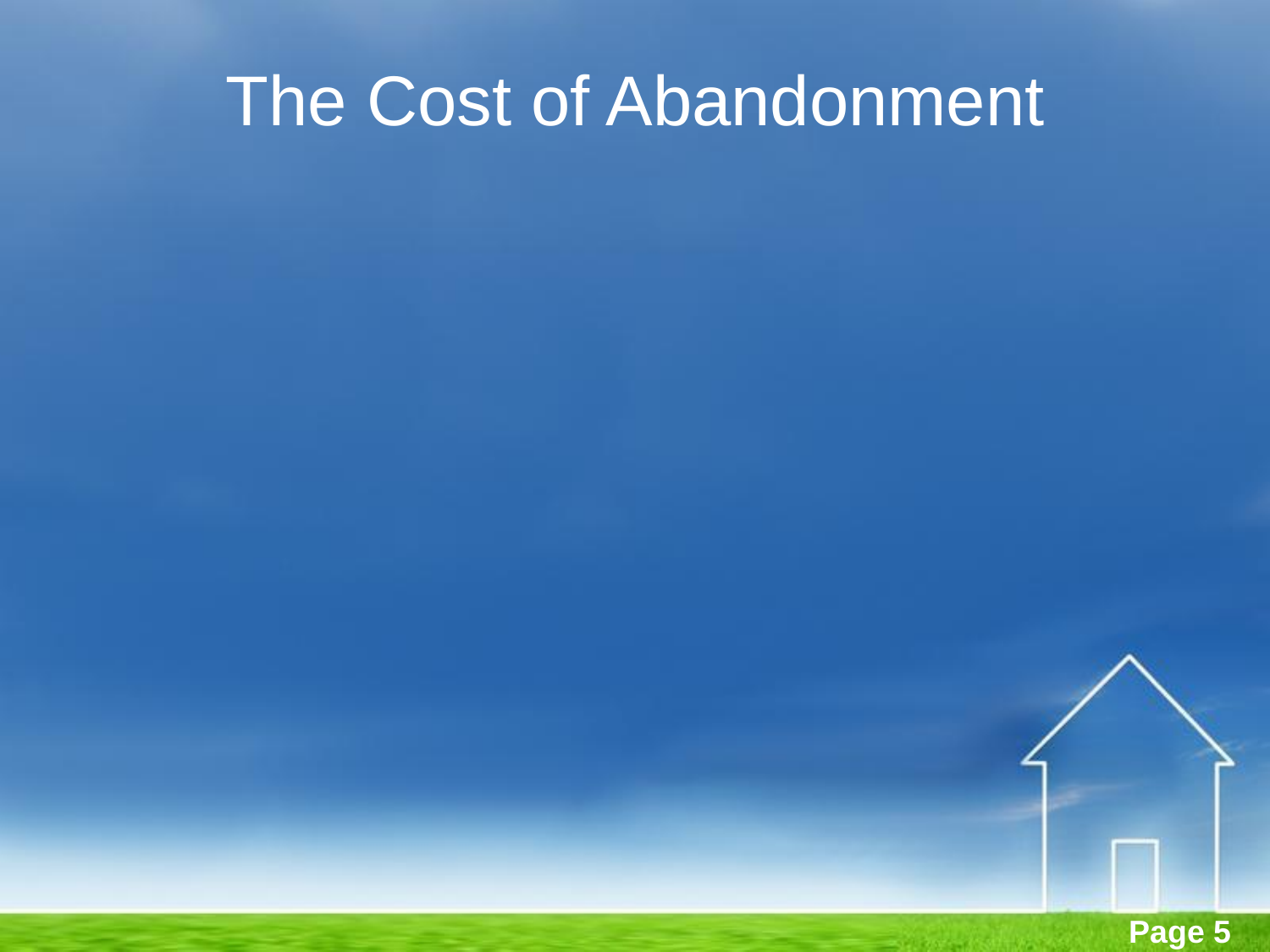• *\$50,000 in Property Value*

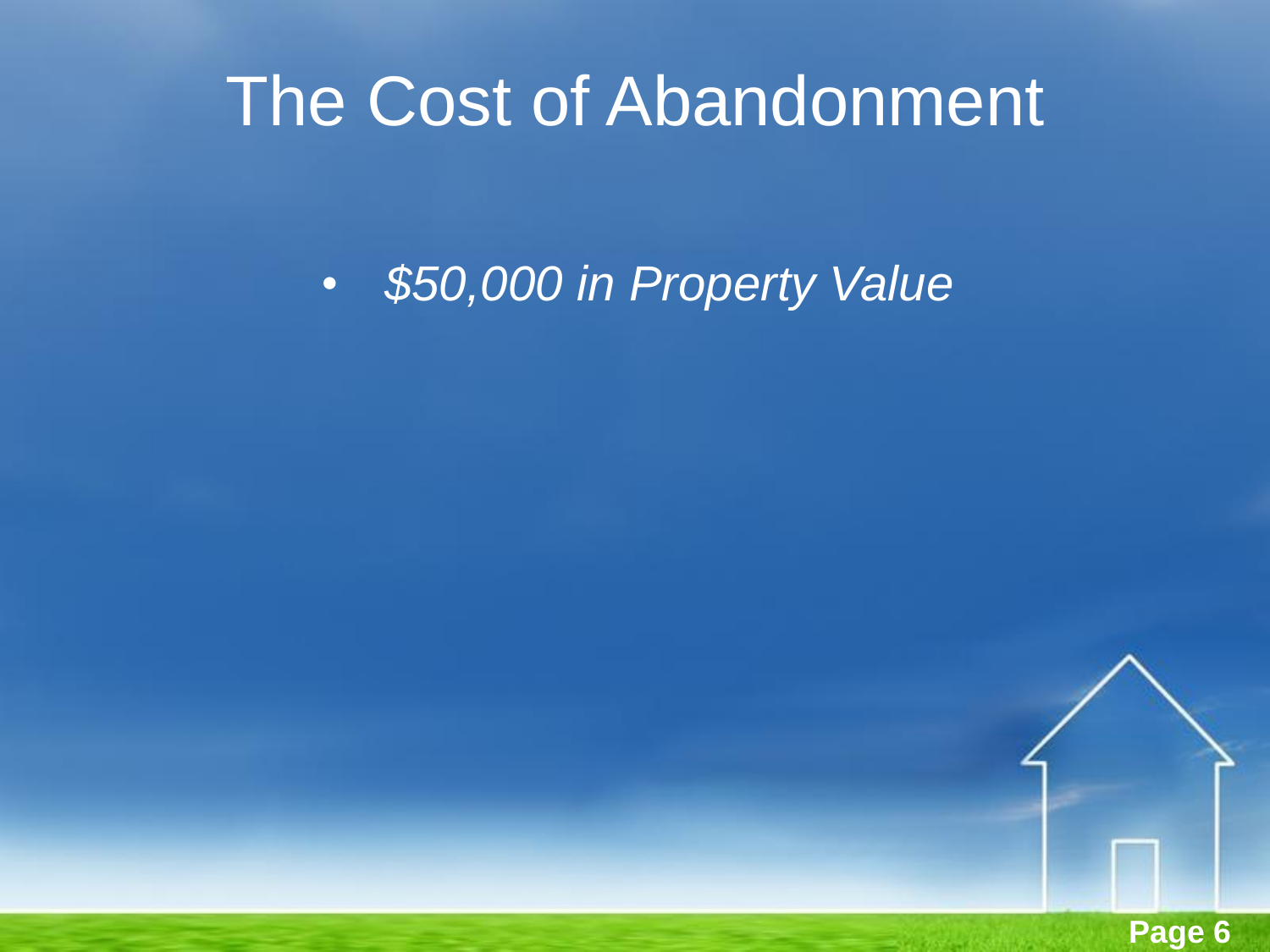• *\$50,000 in Property Value*

• *30% increase in gun violence*

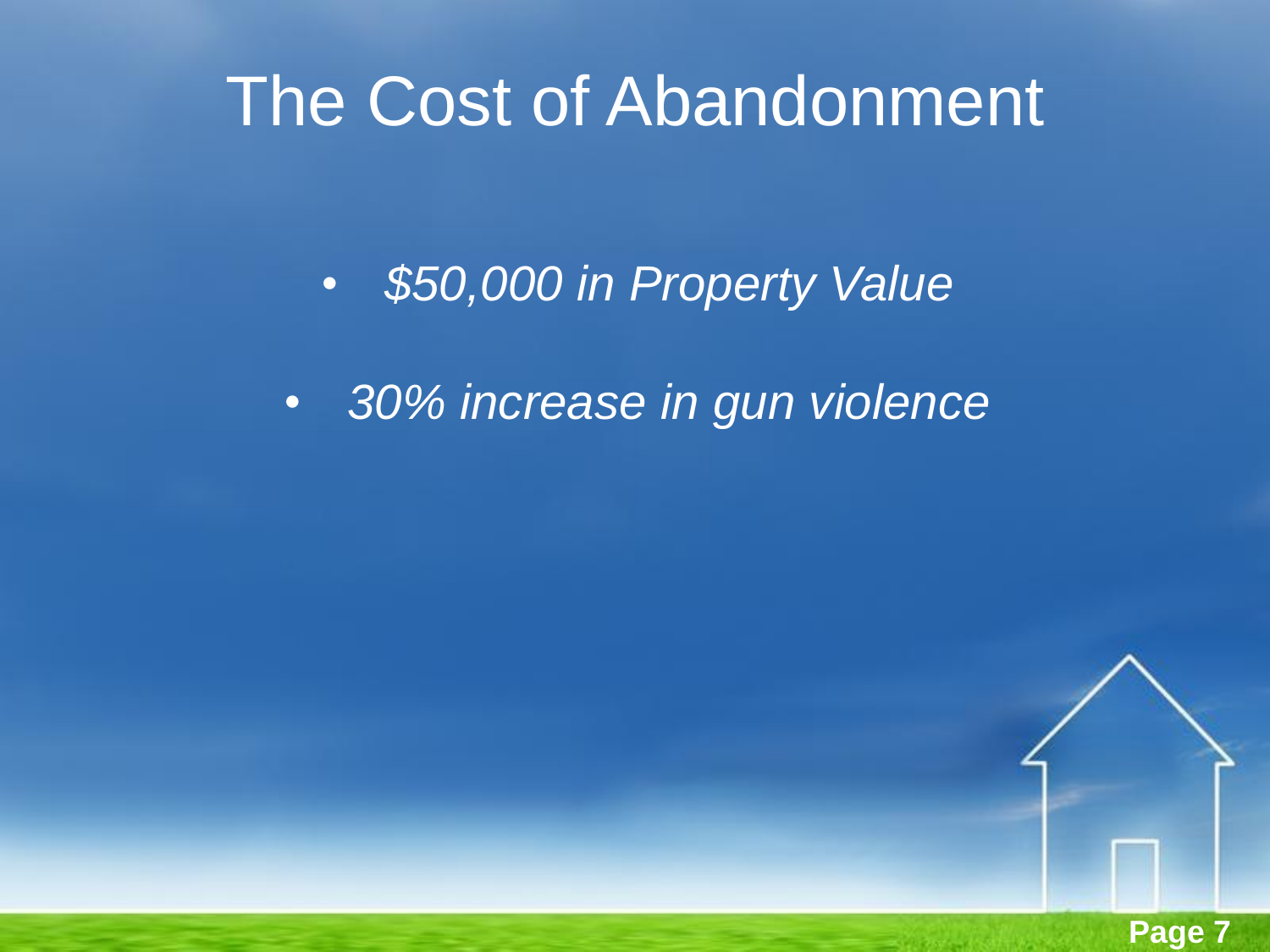• *\$50,000 in Property Value*

• *30% increase in gun violence*

• *80% risk of crime*

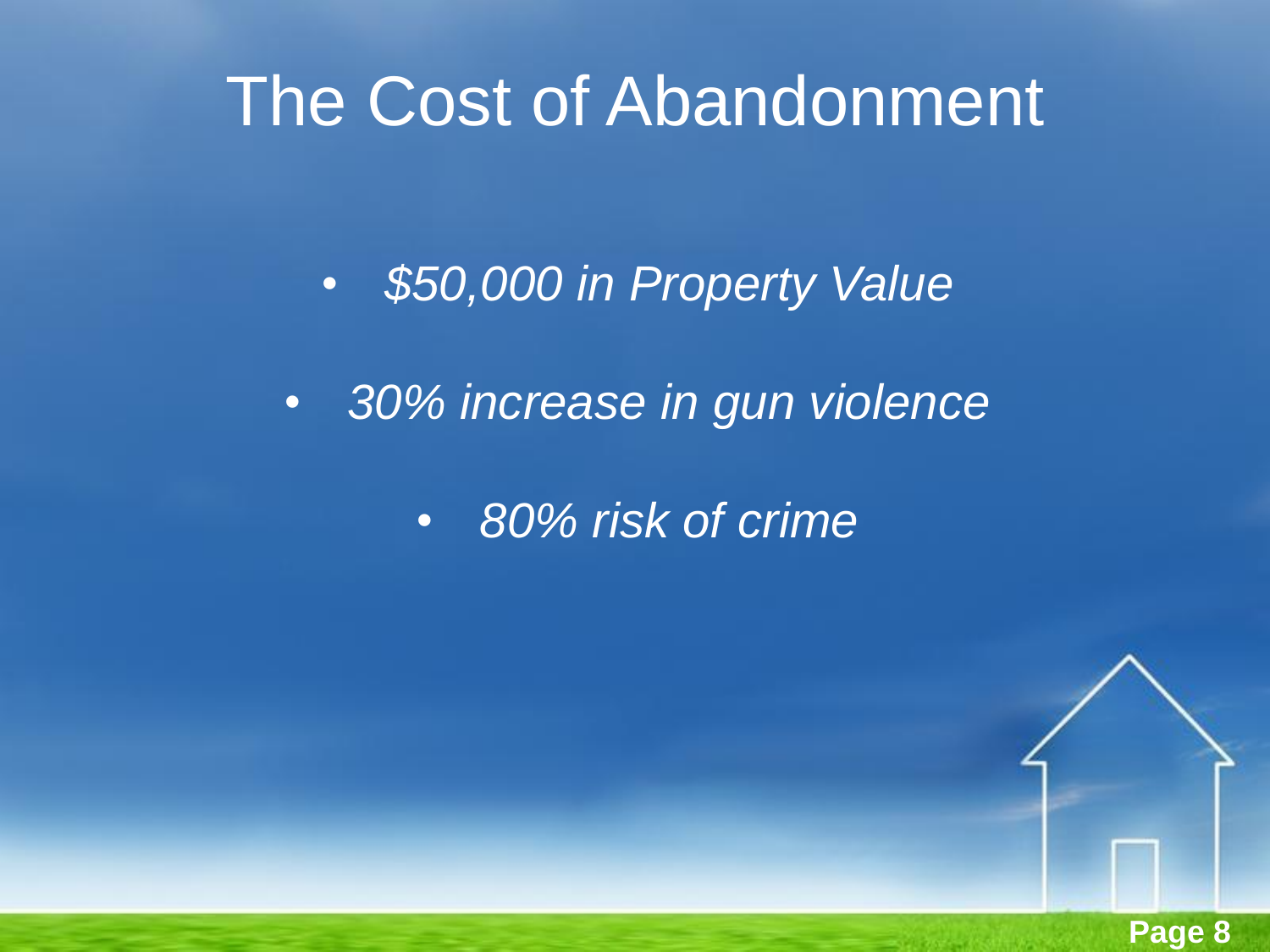• *\$50,000 in Property Value*

• *30% increase in gun violence*

• *80% risk of crime*

• *500% increase in risk of fire*

**Page 9**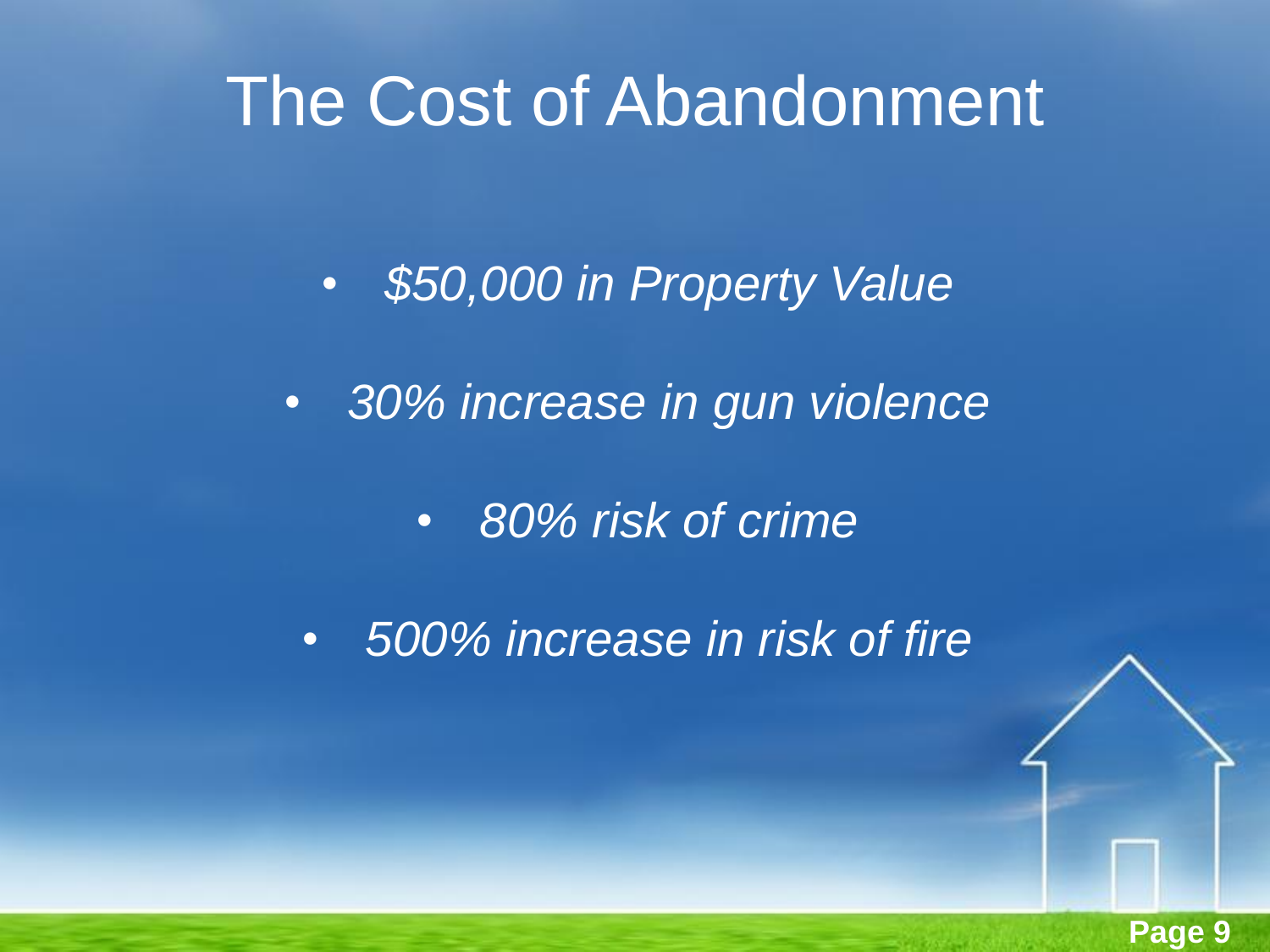### **Abandoned Property :**

#### • **What is an Abandoned Property?**

- Determined to be Abandoned as per NJSA 55:19- 81 and/ or Nuisance per NJSA 55:19-82
- Abandoned If:
	- Not Legally Occupied for a Period of Six Months AND Meets any one of the Following Additional Criteria:
		- Is in Need of Rehab and No Rehab has taken place in last six months
		- Construction was started and Discontinued prior to Completion Leaving Property Unsuitable for Occupancy

**Page 10**

- At Least one Installment of Property Tax Remains Unpaid
- Property has been Determined to be a Nuisance per NJSA 55:19-82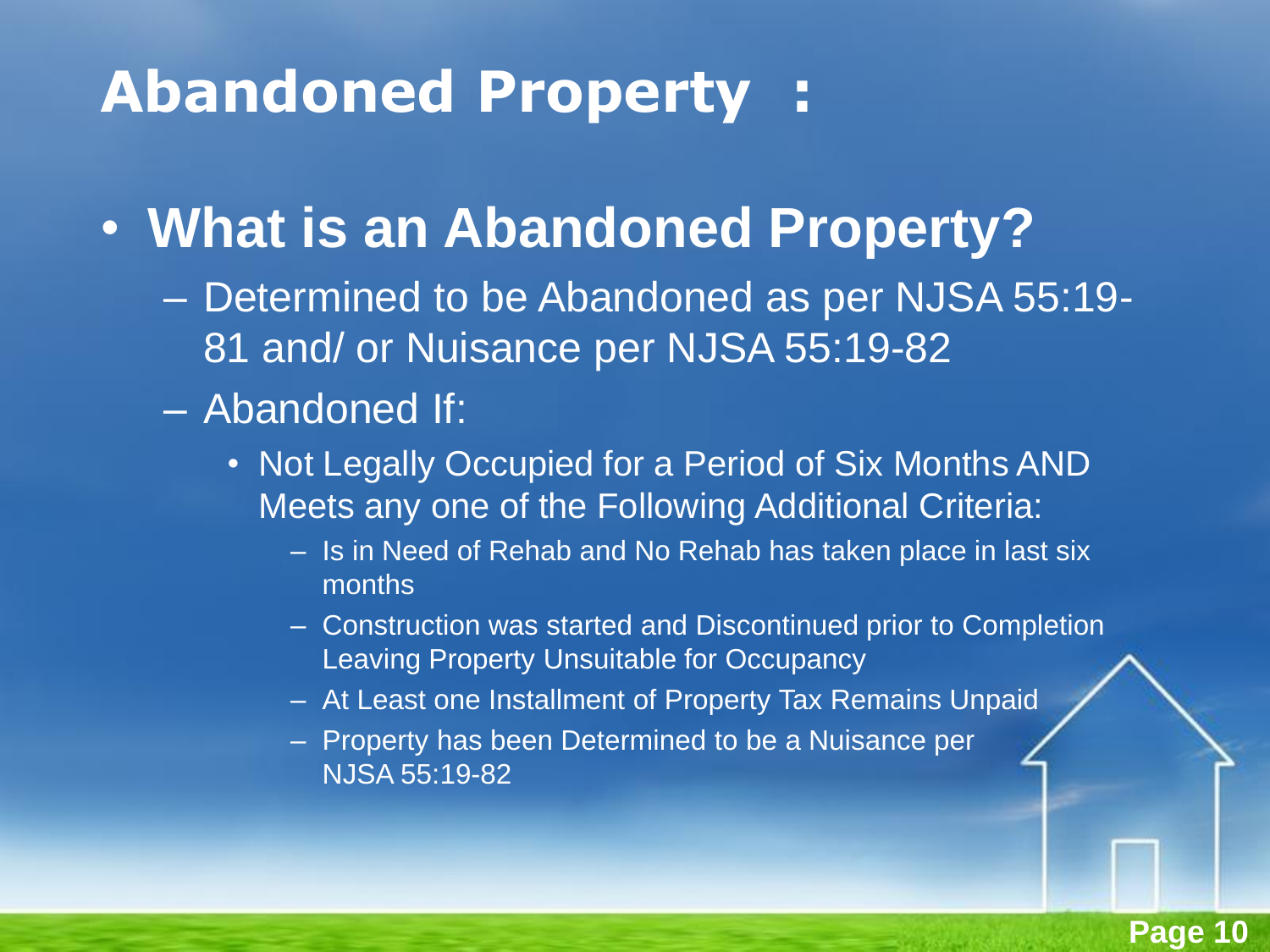## **Abandoned Property :**

#### • Nuisance If:

- Property has been found to be unfit for Human Habitation/ **Occupancy**
- Condition and Vacancy of Property Materially Increases Risk of Fire
- Property is Subject to Unauthorized Entry Leading to Potential Health and Safety Hazards
- Presence of Vermin or Accumulation of Debris, Uncut Vegetation or Physical Deterioration of the Structure or Grounds have Created Health and Safety Hazards
- Dilapidated Appearance of the Property Materially Affects the Welfare, including Economic Welfare, of the Residents of the Area in Close Proximity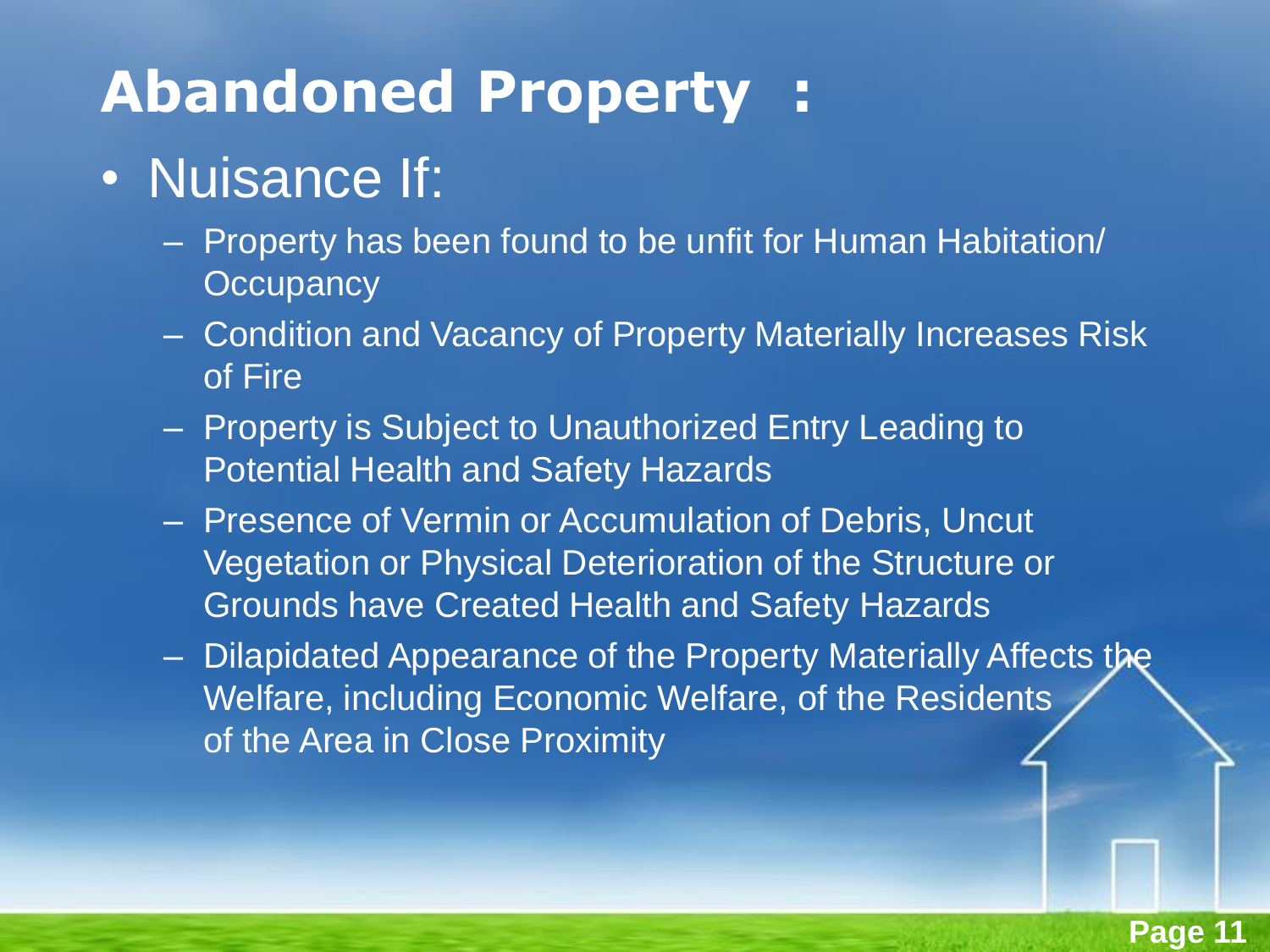## **Abandoned Property :**

• **Does Your Municipality have Properties like These?** • **Utilizing the Statues as an Redevelopment Tool**





**Page 12**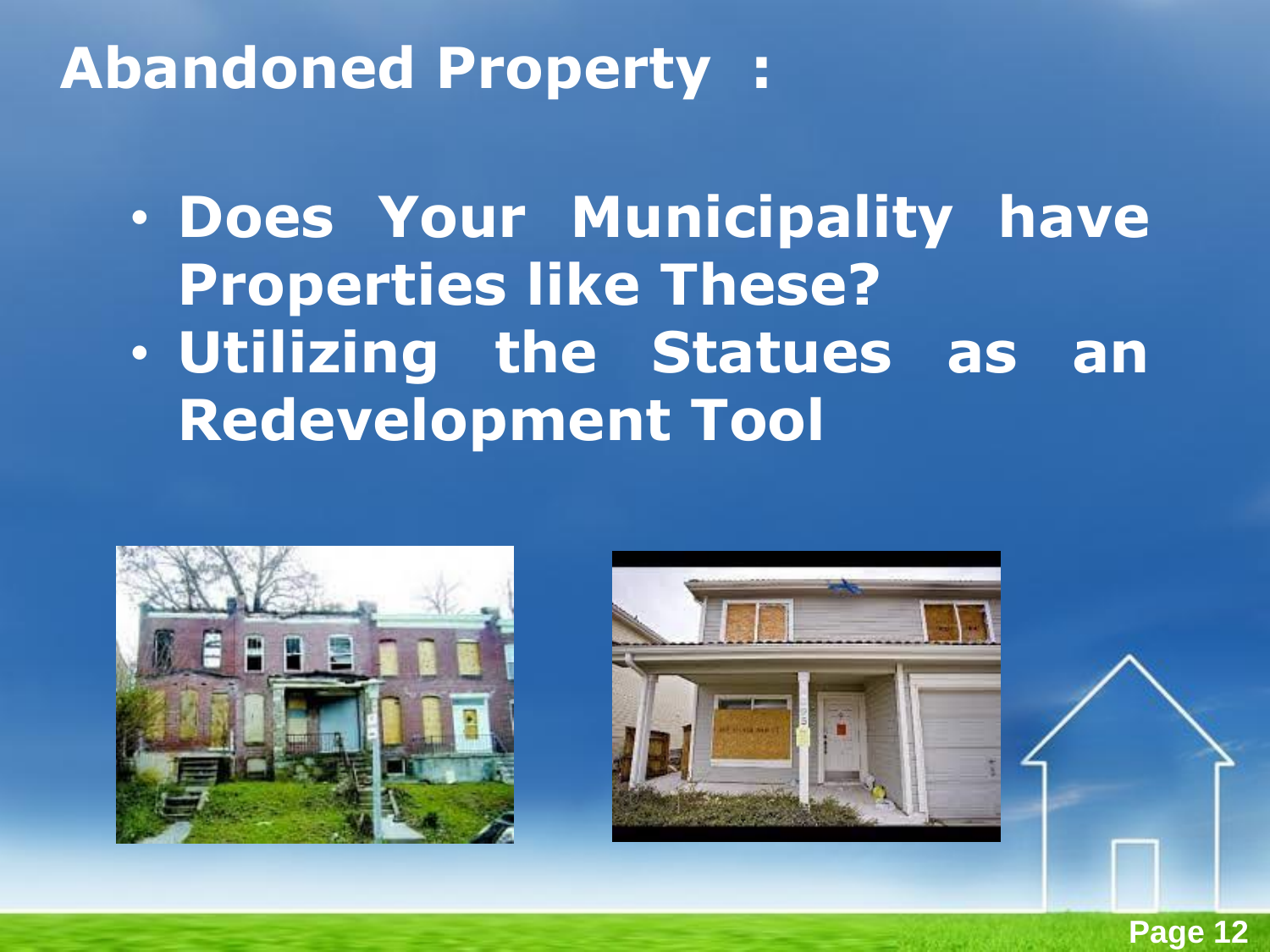# Poll Question



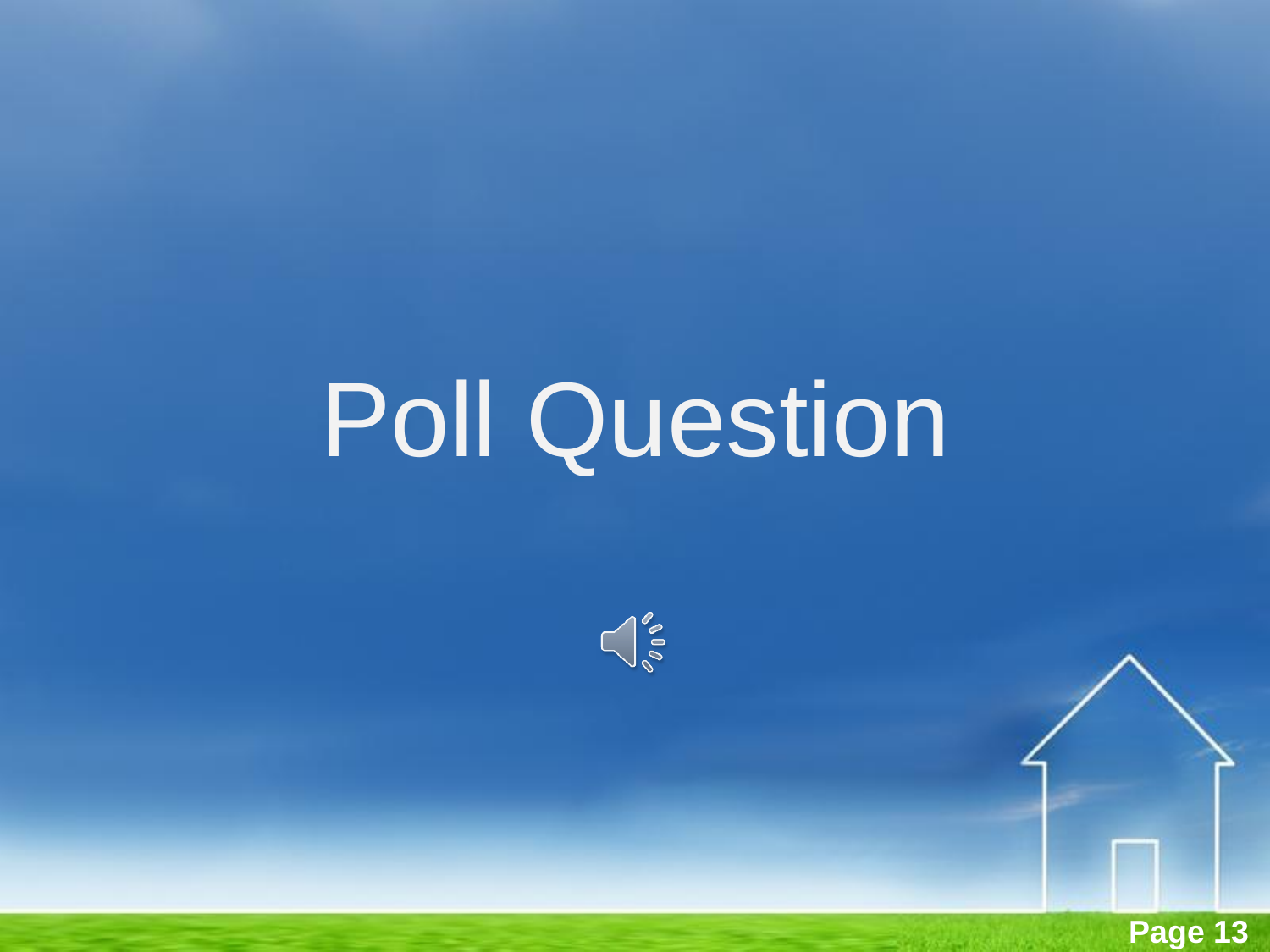#### **Goals:**

- **Eliminate Blight from the Community**
- **Promote Public Safety:**
	- **Reduce Risk of Squatters**
	- **Reduce Risk of Drug Activity**
	- **Reduce Fire Risk**
- **Increase Rateables**
	- **Increased Tax Revenue**
- **Accomplished by Two Year Time period Required to Begin Foreclosure is Eliminated**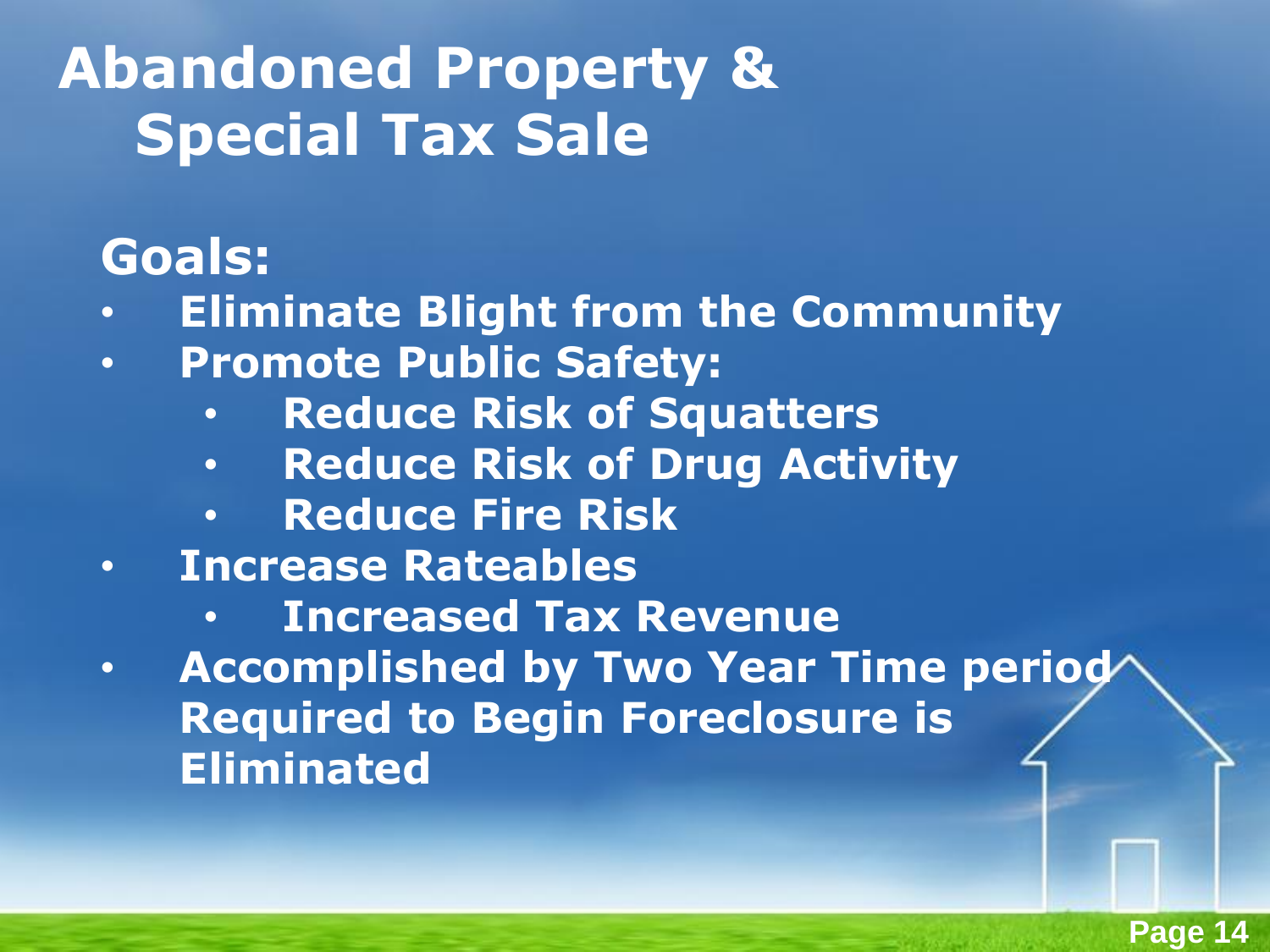• Goals – Before & After





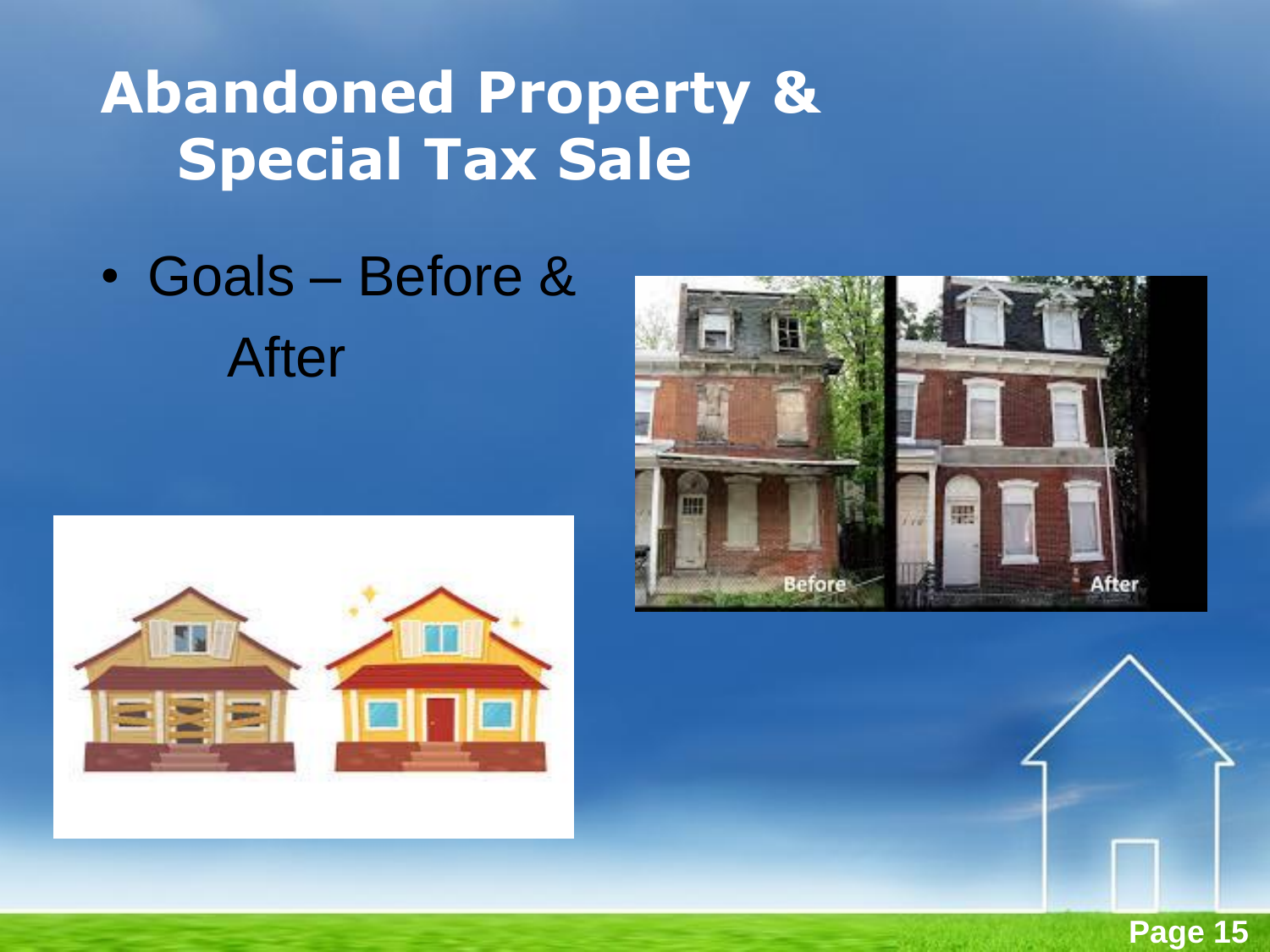## **Starting Points**

- **Work With Community Development /Policy & Planning Depts.**
- **Determine if Abandoned Property List created Pursuant to N.J.S.A. 55:19-82**
- **Obtain a Copy of the List from Comm. Dev/ Planning Official**
	- **Ensure that List is Current and Up to date**
	- **Note/ Flag in Tax System the Properties**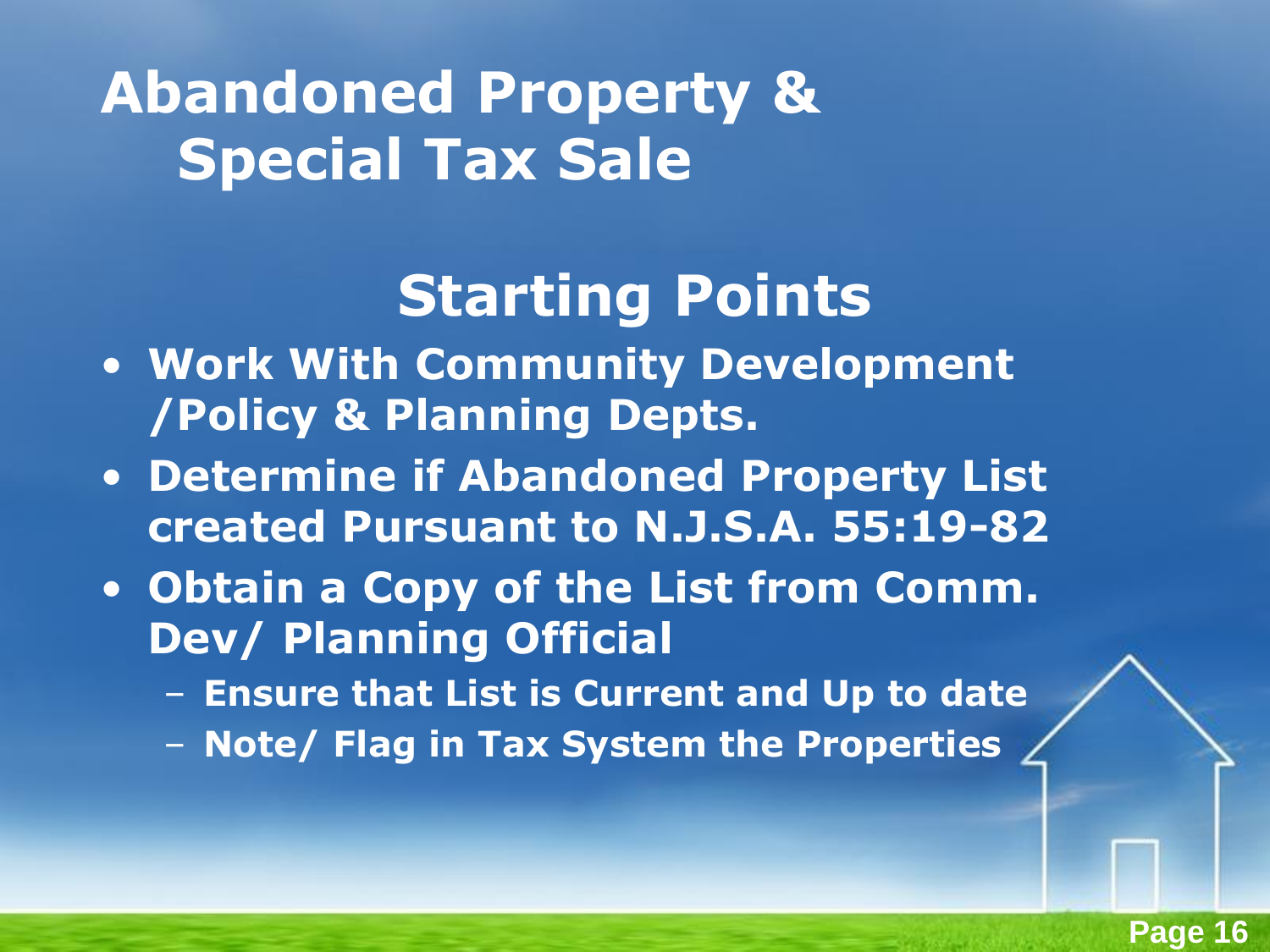- Starting Tax Sale Process
	- –Cross Reference Tax Sale List with Abandoned Property List
	- Work with Planning Dept. if Properties are Suitable/ Desirable for Special Sale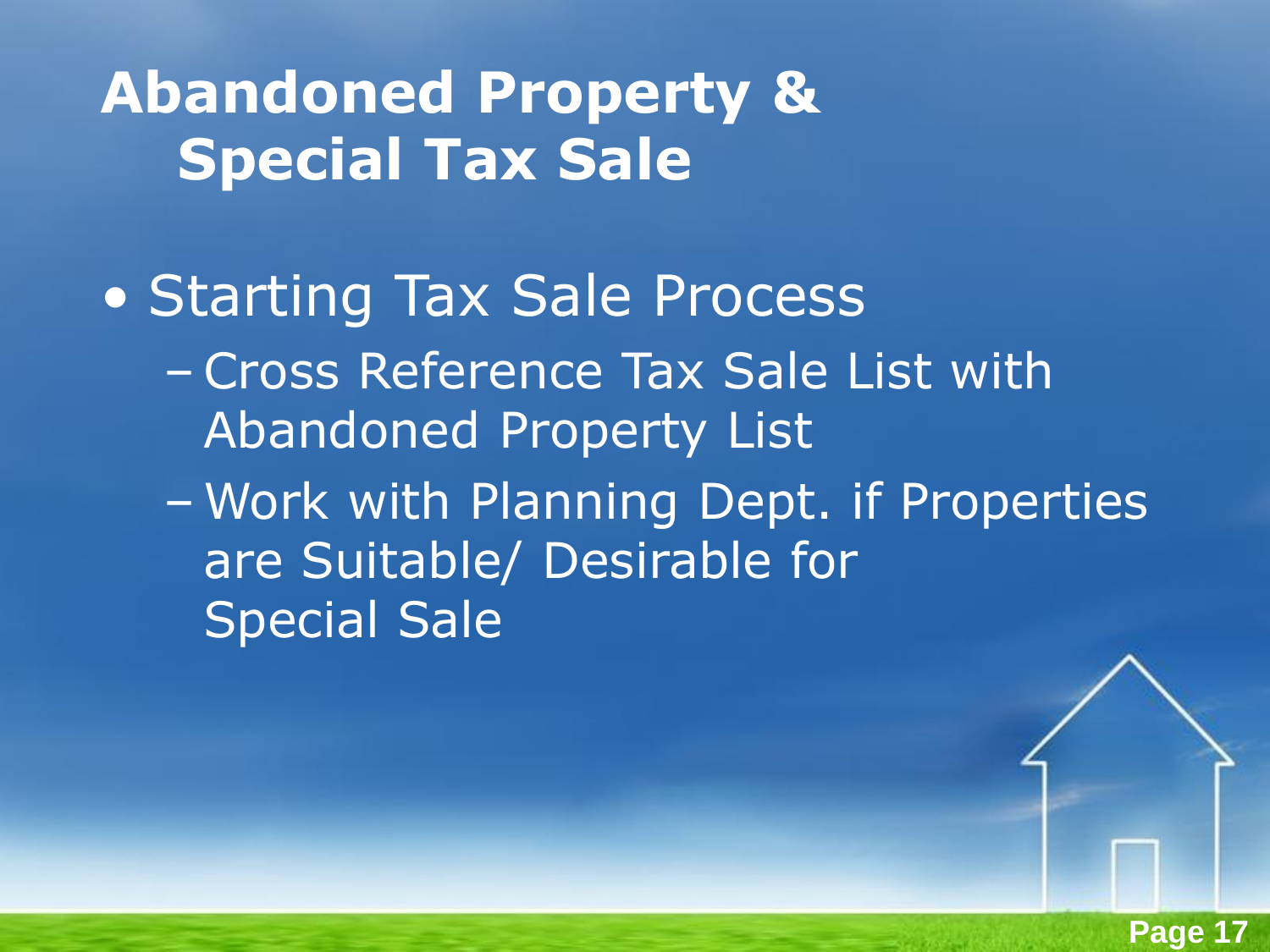- Special Tax Sale Process: – N.J.S.A. 55:19-101
	- Municipality May Establish Criteria for Eligibility to Bid at Special Sale
	- Examples:
		- Must begin Foreclosure Within Certain Time period
		- Once Title to Property Acquired Via Foreclosure Must Begin Demo/ Construction Within Certain Time
		- Must Complete Construction Within a Certain Time Period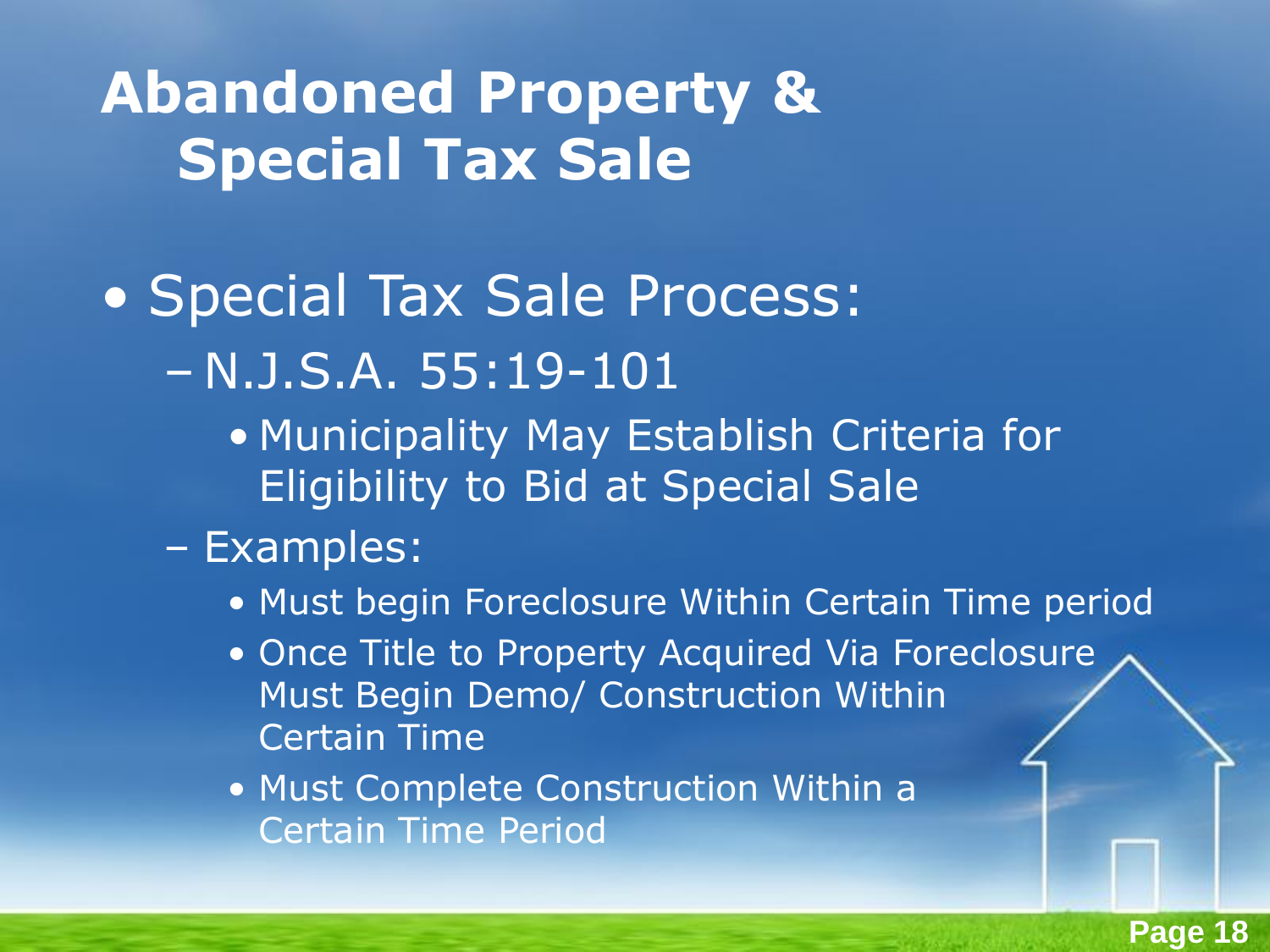• Governing Body Resolution Required

- Sets The Time and Place for Special Tax Sale
- Sets the Conditions of the Sale
- Sets the Properties to be Sold
- Establishes if Any will be Sold in "Bid Packages"

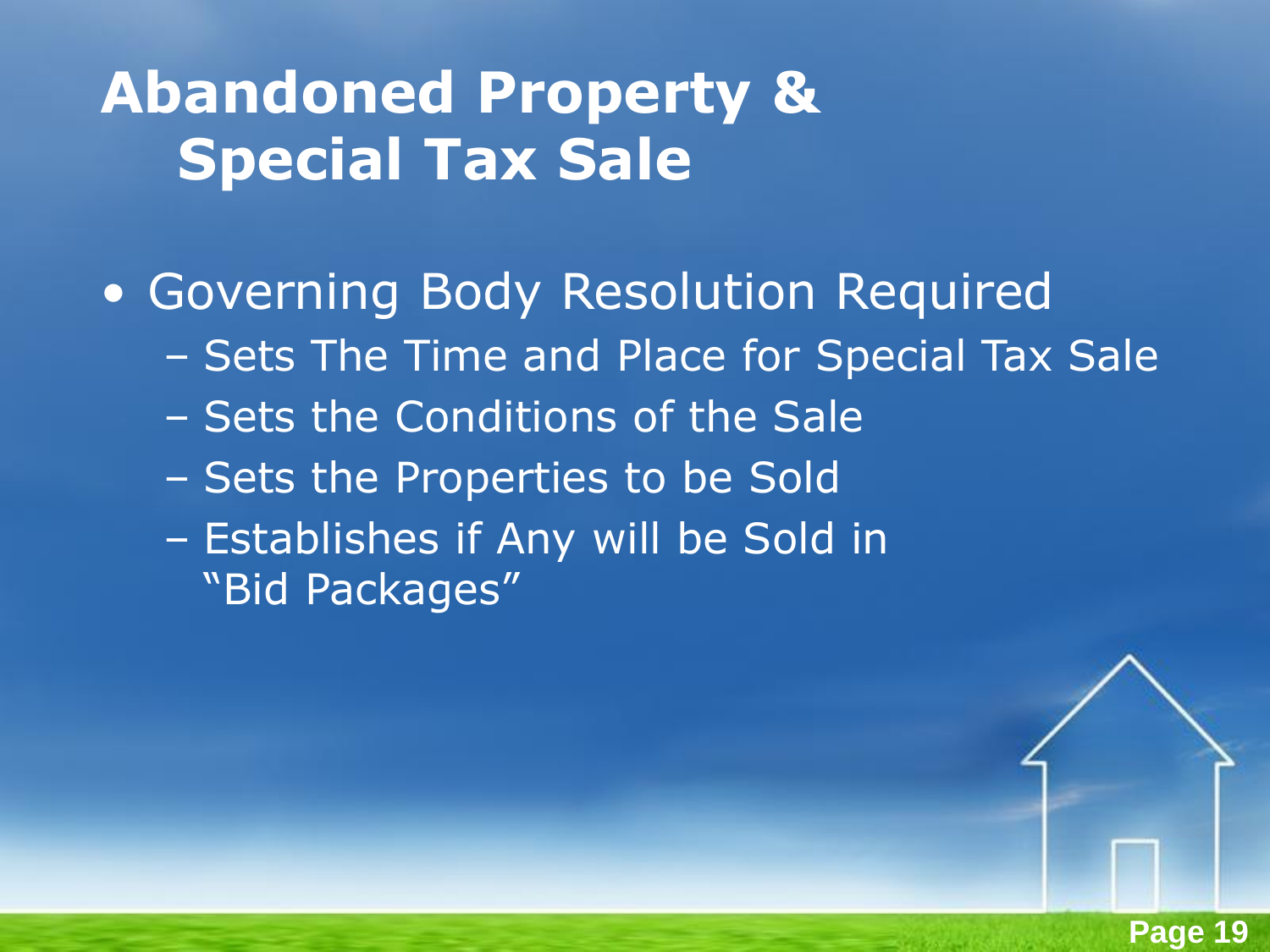- **Subject to Expedited Notice Requirements:**
	- –Single Advertisement In a Newspaper Circulating in the Municipality
		- Published No Less Than Four (4) Weeks Prior to Sale AND

**Page 20**

• No More that Six (6) Weeks Prior to Sale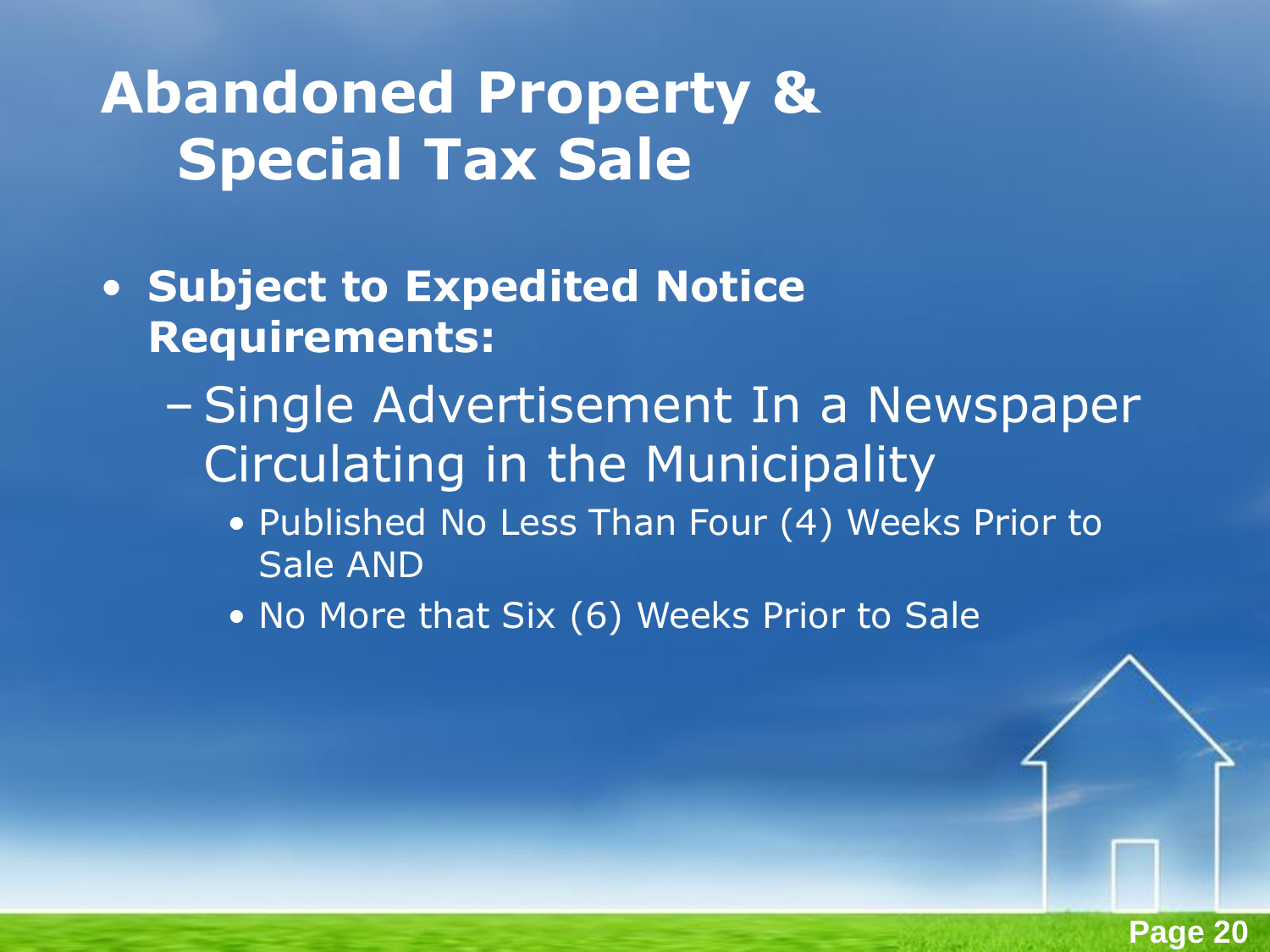- **Subject to Expedited Notice Requirements:**
	- **Notices Required:**
		- Notice to Property Owner and Any Person Entitled to Notice (Mortgage Companies)
		- Notice Must Note any Special Terms of The Sale
	- Given That List is usually Fairly Small I have Sent Notices Via Regular and Certified Mail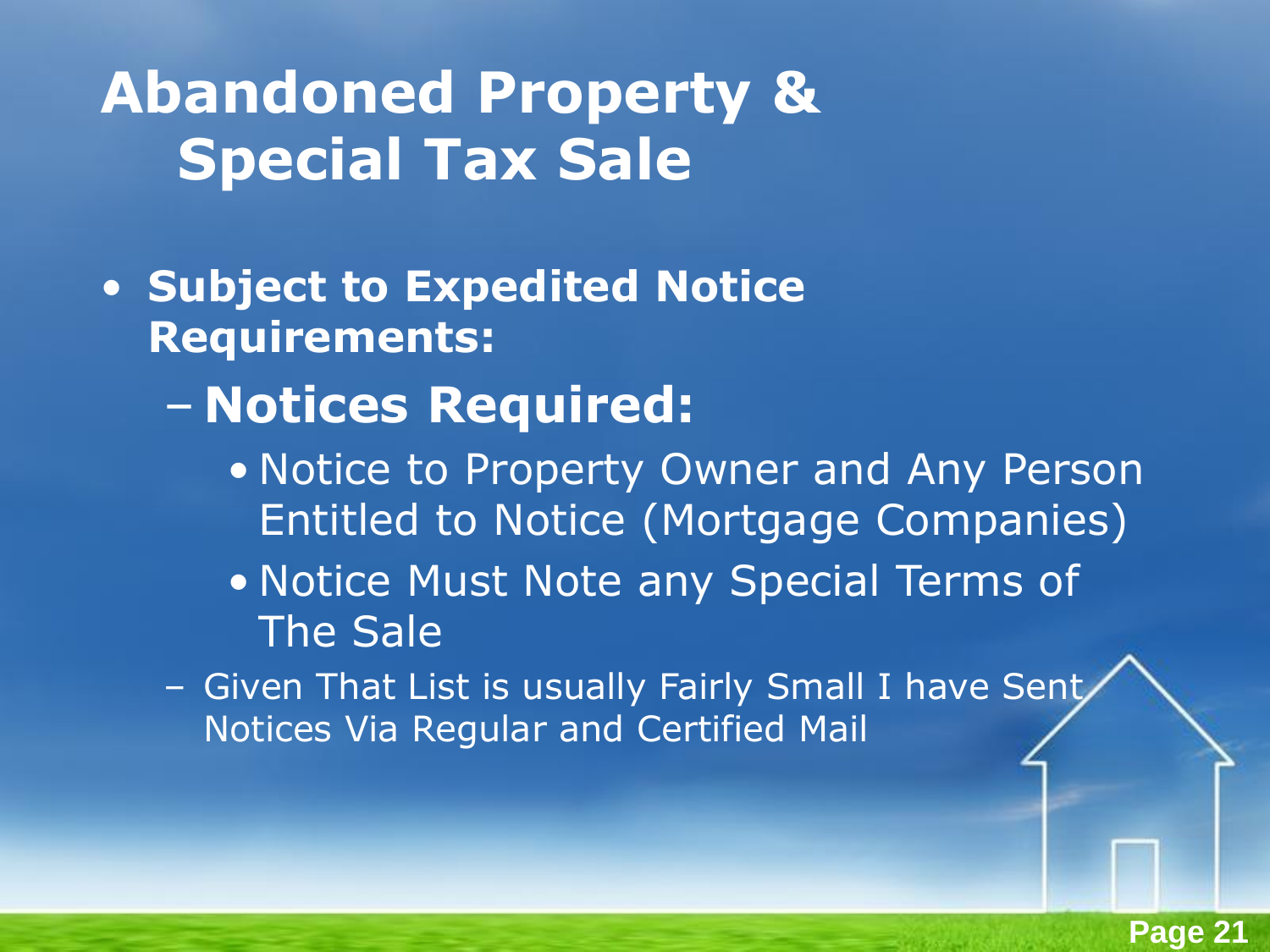#### • Special Tax Sale is Conducted

- May be Same Day as Regular Tax Sale
- Good Idea to Have Bidders Sign and Acknowledge Terms of Sale
- Bidding and Payment Same as Regular Sale
- Issue Certs Within Same Time Frame as Regular Sale
- Provide Bidders with Certification of Abandonment along with Tax Sale Cert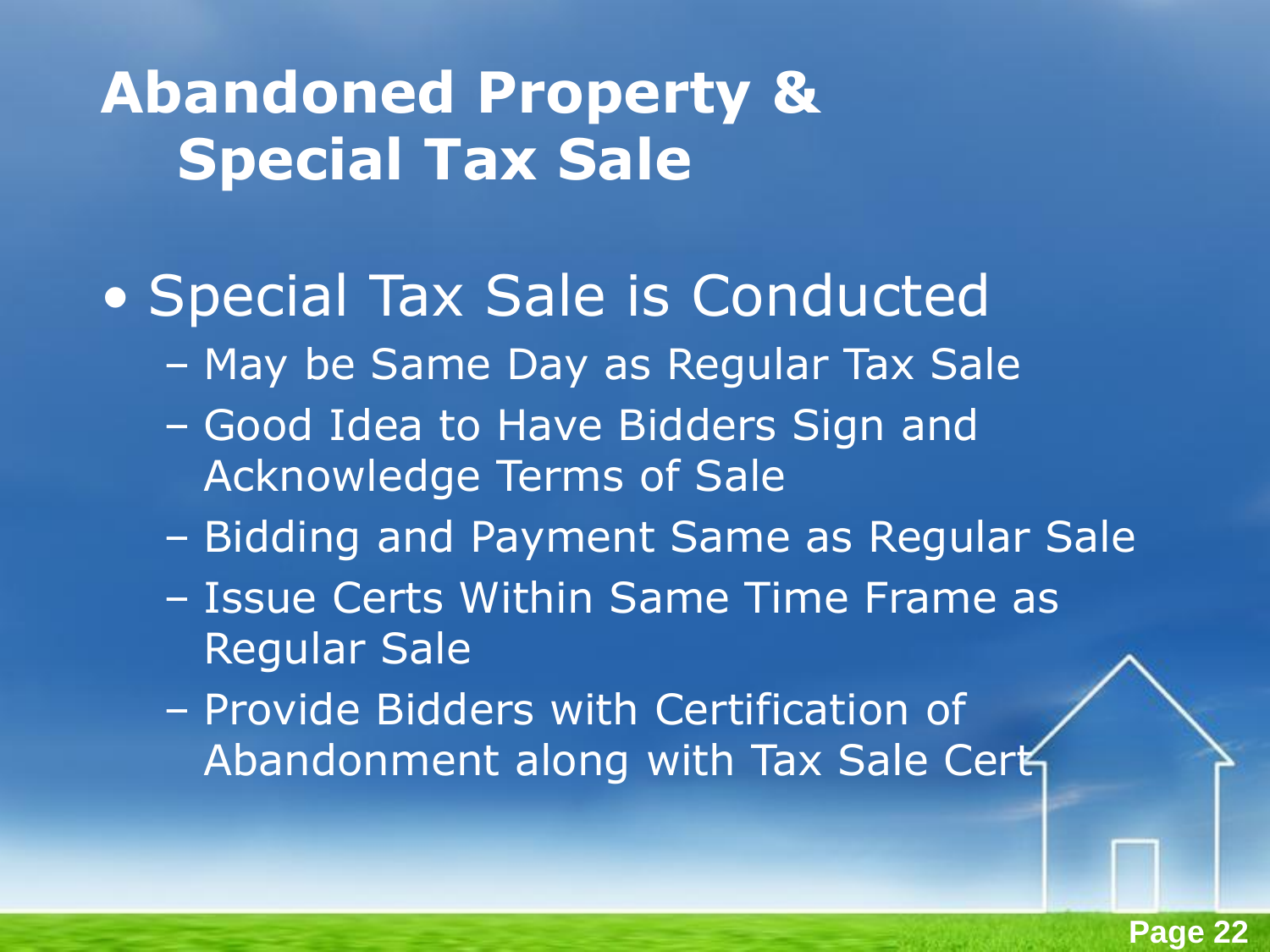- Redemption Procedures
	- Foreclosure Can Begin Immediately
	- Lien Holder can Secure Property
		- Board Up Windows
		- Cut Grass

• Repairs to Prevent Further Damage

–Can Submit Affidavit of Costs to add To Lien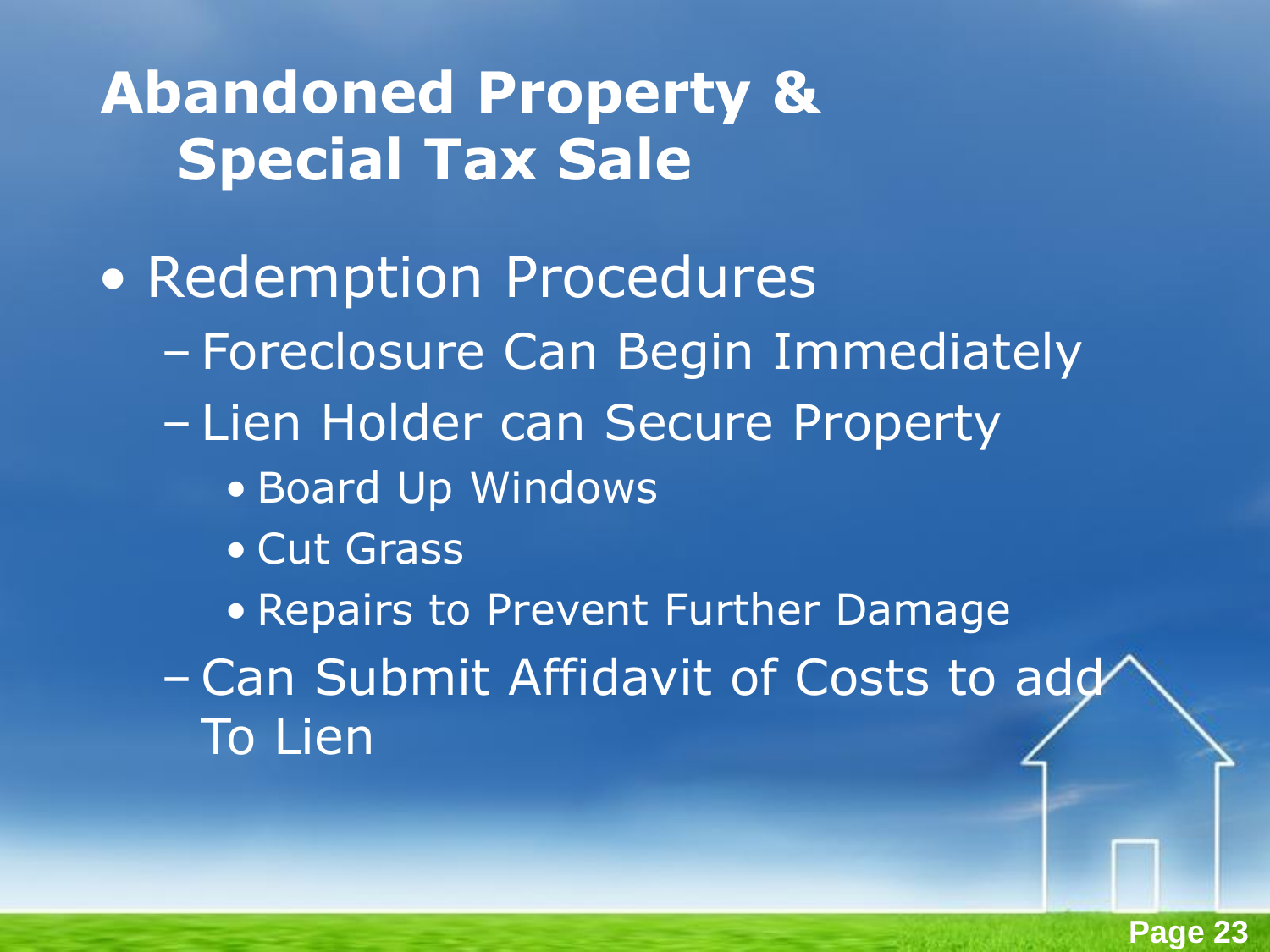#### • Redemption Procedures: – N.J.S.A. 55-19-58

– A Provision of the Urban Redevelopment Act provides that in the event of a tax foreclosure of a property on the abandoned property list, redemption is not permitted unless the owner either (1) posts cash or a bond equal to the cost of remediating the conditions which led to the property being placed on the list; or (2) remedies the conditions in full.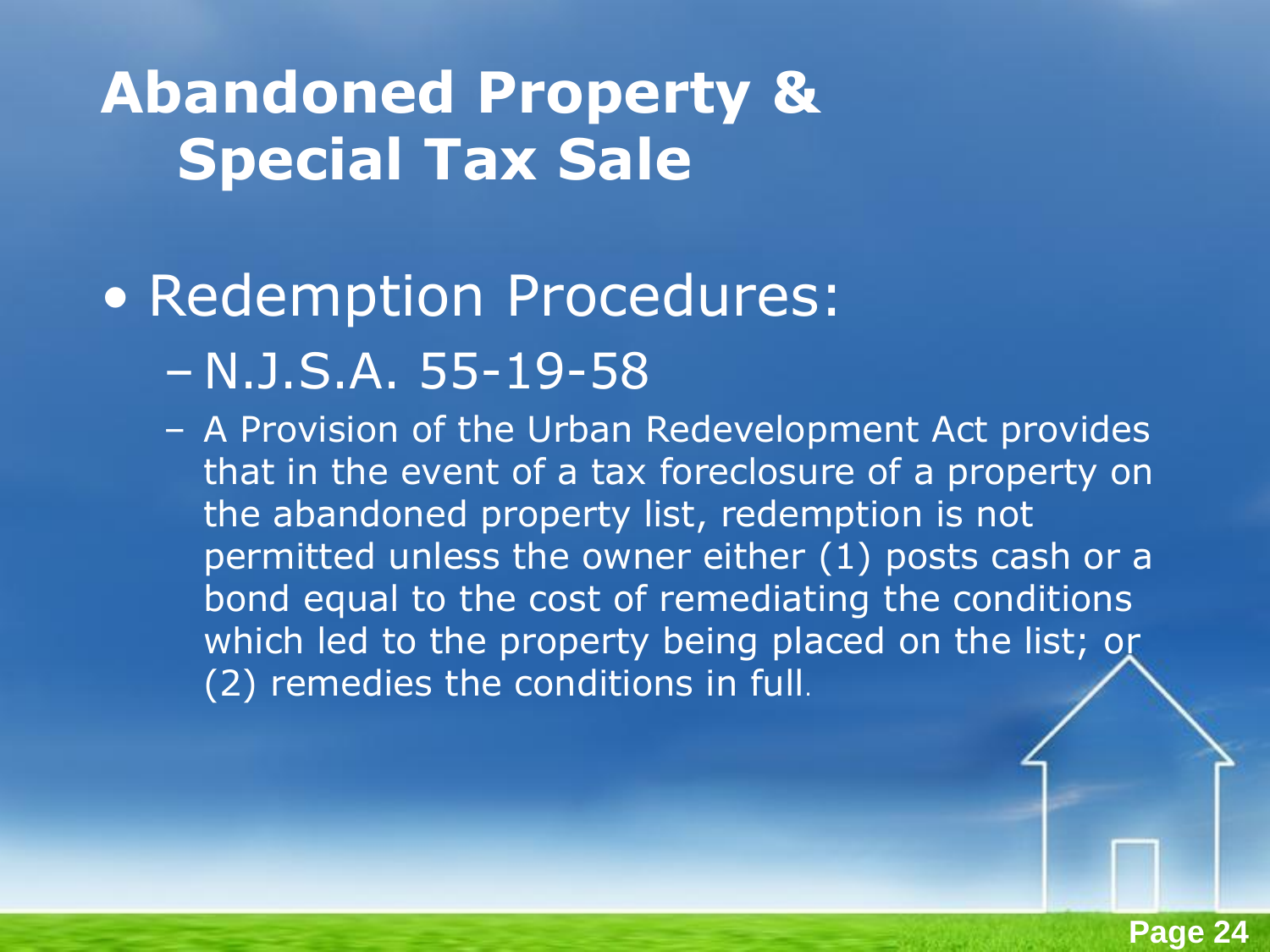





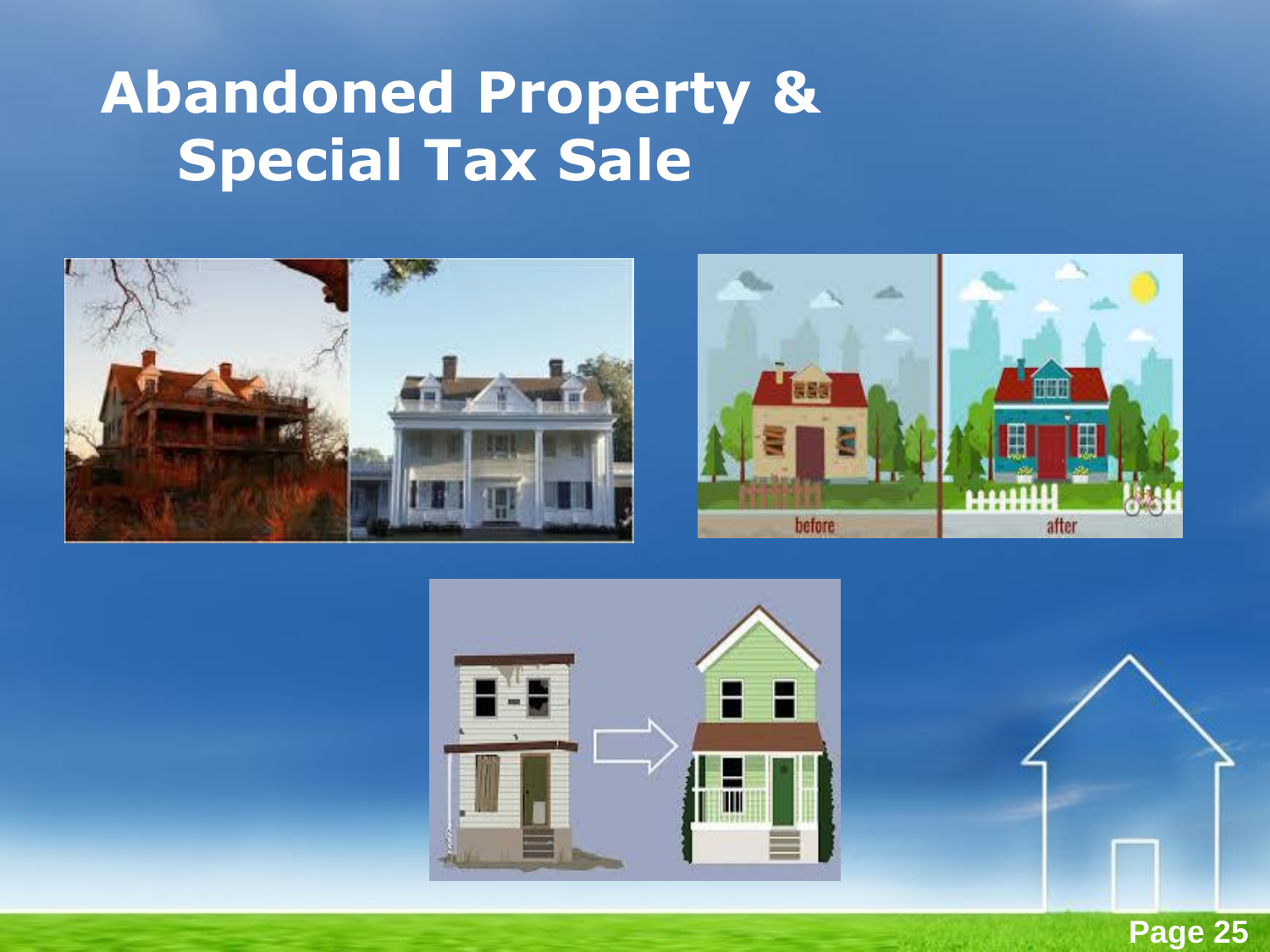# Increase Competition at your Auction

• *Provide Timely Information to Investors*

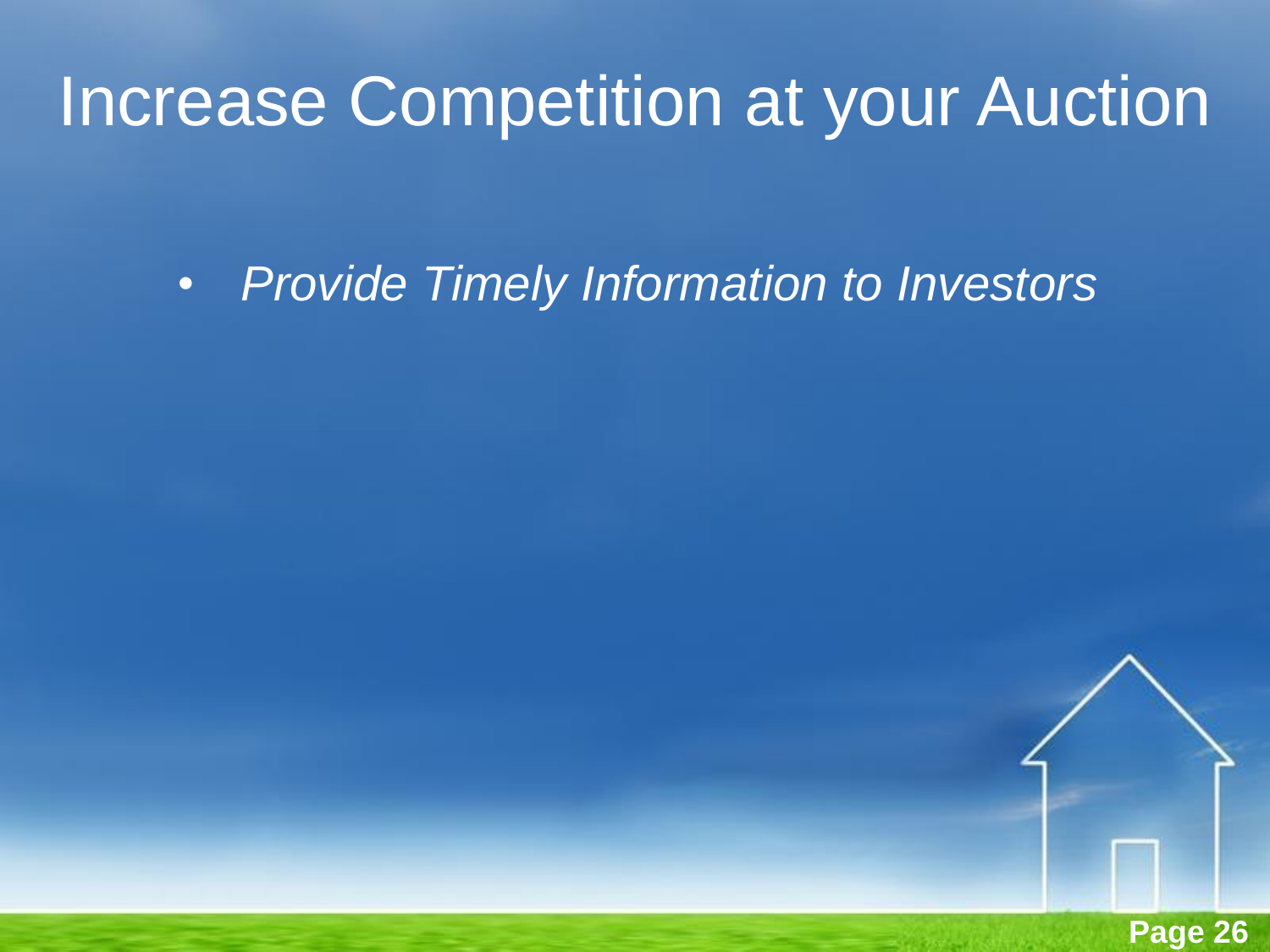## Increase Competition at your Auction

• *Provide Timely Information to Investors*

• *Process Redemption Quickly*

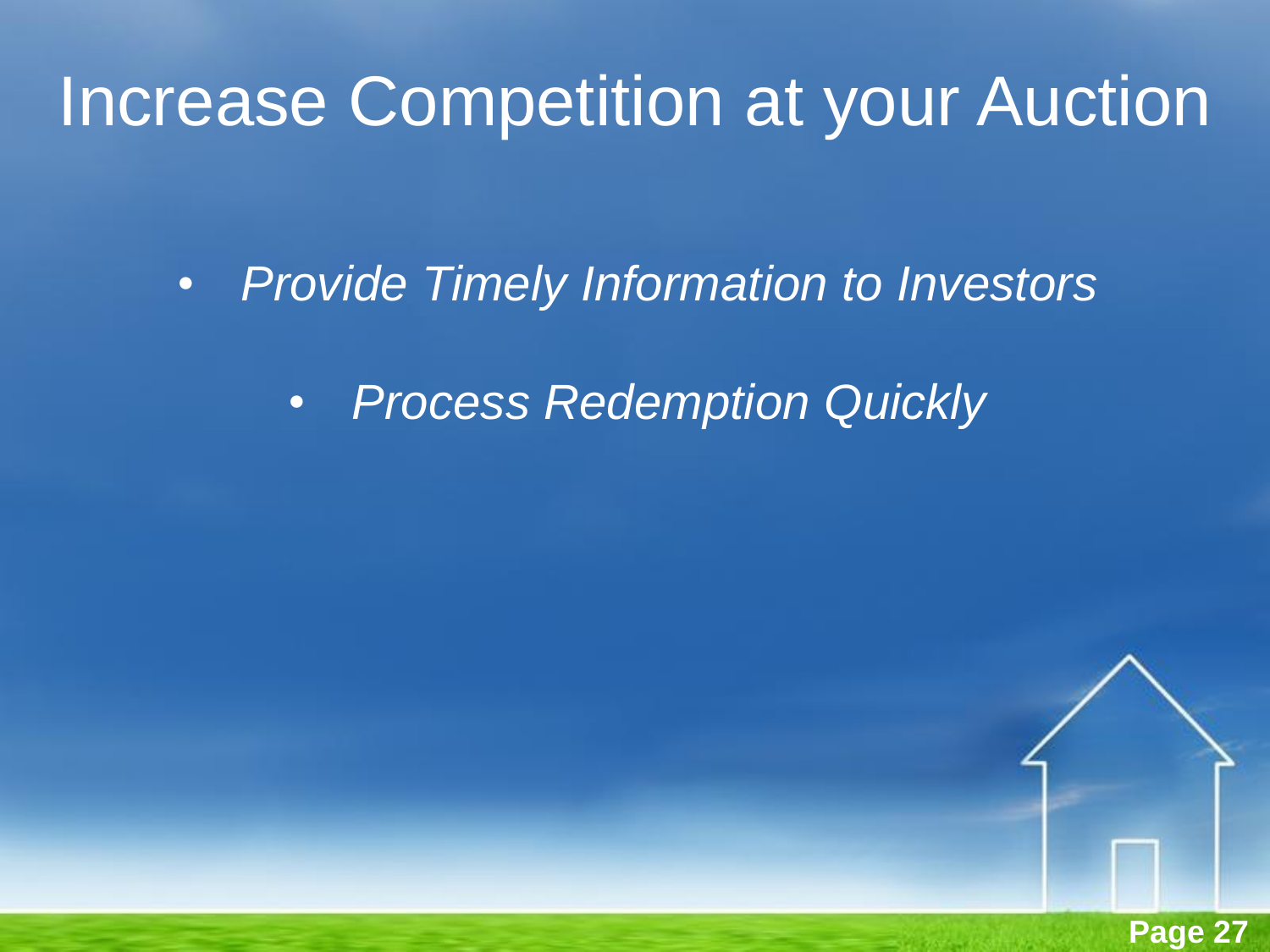## Increase Competition at your Auction

• *Provide Timely Information to Investors*

• *Process Redemption Quickly*

• *Allow timely subsequent tax payments*

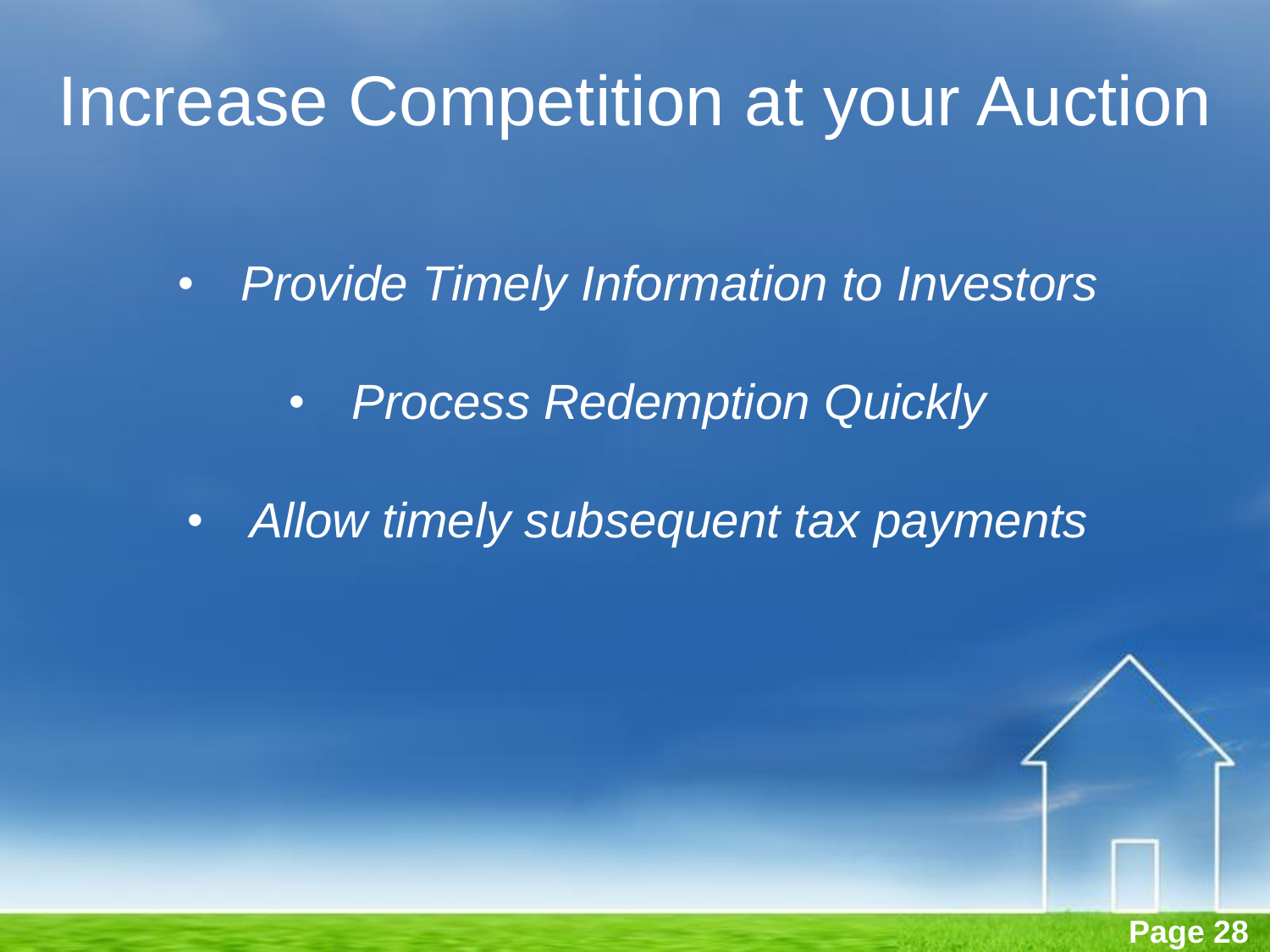# Allow Maintenance Charges

• *When tax lien holders pay for maintenance, the tax payers don't have to*

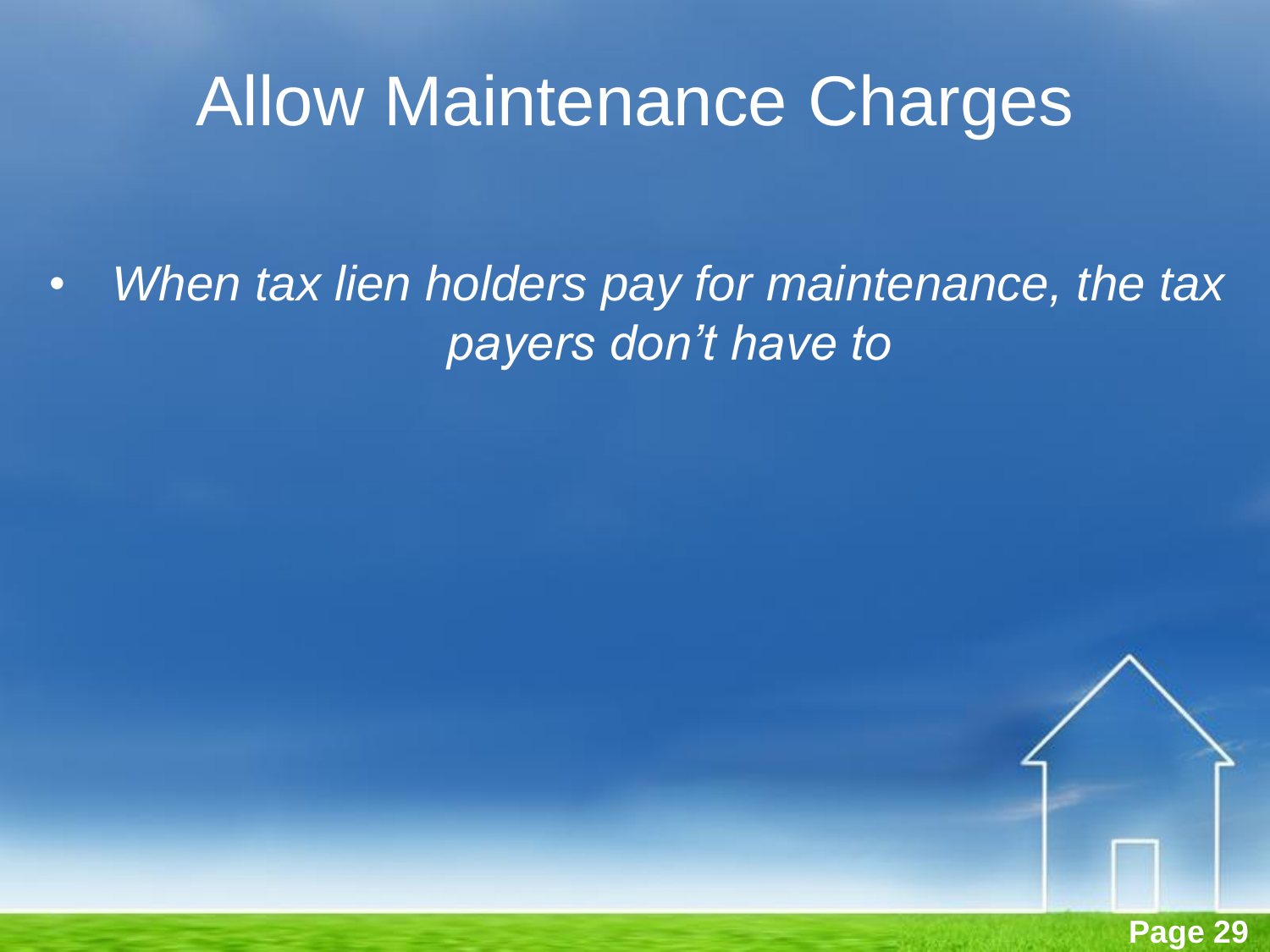## Be an Advocate

• *Any policy that reduces tax collection rates is a bad policy*